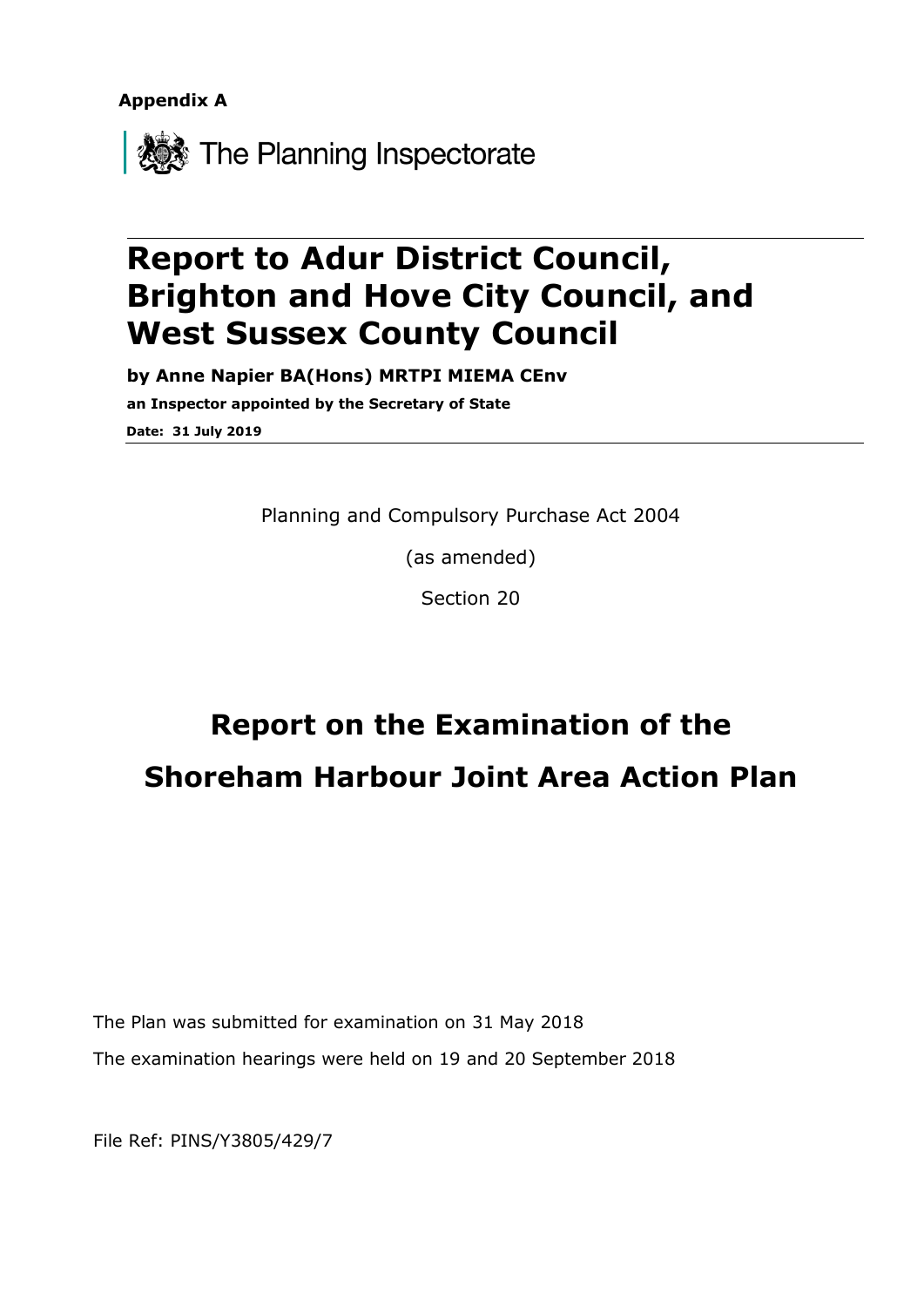## **Abbreviations used in this report**

| AA               | Appropriate Assessment                                |
|------------------|-------------------------------------------------------|
| <b>ALP</b>       | Adur Local Plan 2017                                  |
| <b>AQMA</b>      | Air Quality Management Area                           |
| <b>AMR</b>       | <b>Authority Monitoring Report</b>                    |
| B&HCP1           | Brighton and Hove City Plan (Part 1) 2016             |
| D <sub>t</sub> C | Duty to Co-operate                                    |
| <b>HRA</b>       | <b>Habitats Regulations Assessment</b>                |
| <b>LDS</b>       | Local Development Scheme                              |
| LP.              | Local Plan                                            |
| <b>MHCLG</b>     | Ministry of Housing, Communities and Local Government |
| <b>MM</b>        | Main Modification                                     |
| <b>NPPF</b>      | National Planning Policy Framework                    |
| NPPF18           | Revised National Planning Policy Framework 2018       |
| <b>PPG</b>       | <b>Planning Practice Guidance</b>                     |
| <b>RP</b>        | Shoreham Harbour Regeneration Partnership             |
| <b>SA</b>        | Sustainability Appraisal                              |
| <b>SPA</b>       | Shoreham Port Authority                               |
| <b>SPD</b>       | Supplementary Planning Document                       |
| <b>SCI</b>       | Statement of Community Involvement                    |
| <b>VDS</b>       | Whole Plan Viability and Deliverability Study 2018    |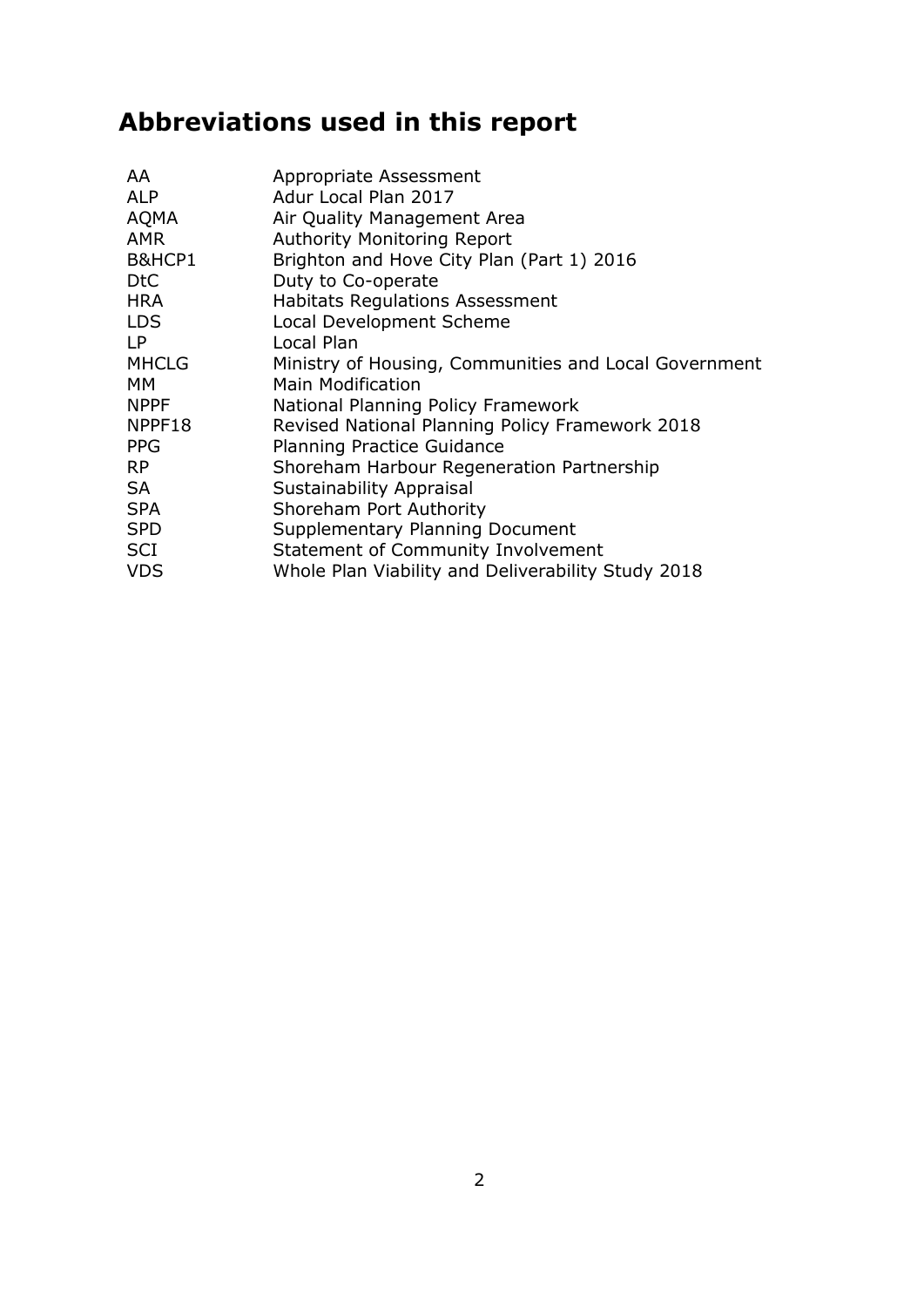#### **Non-Technical Summary**

This report concludes that the Shoreham Harbour Joint Area Action Plan provides an appropriate basis for the planning of the identified regeneration area, provided that a number of main modifications [MMs] are made to it. The Councils have specifically requested that I recommend any MMs necessary to enable the Plan to be adopted.

The MMs all concern matters that were discussed at the examination hearings. Following the hearings, the Councils prepared schedules of the proposed modifications and carried out sustainability appraisal of them. The MMs were subject to public consultation over a six-week period. In some cases, I have added consequential modifications where necessary. I have recommended their inclusion in the Plan after considering all the representations made in response to consultation on them.

The Main Modifications can be summarised as follows:

- Clarification of the approach required within the Plan area for decentralised and renewable energy, with clear and specific guidance, including in relation to the Shoreham Heat Network and its potential impact on sites within the regeneration area:
- Robust support for identified protected employment areas;
- Clarity on the required approach to flood risk assessment on non-allocated 'windfall' sites, a requirement to consider the most up-to-date flood risk evidence, and strengthened consequential protection for the environment and sites elsewhere;
- A requirement for the provision of up-to-date ecological information for all development applications, and clear guidance on the need for like-for-like compensatory habitats;
- Identification of the need for air quality impact assessments for development proposals;
- Clarification of the approach to public open space and green infrastructure, including that provided by the proposed segregated cycle route along the A259 corridor;
- Amendments to the requirements for the assessment of the design of development proposals, including the provision of public art, and the impact of proposals on existing living conditions of neighbouring occupiers and those of potential future occupiers;
- Identifying the need to consider the navigational safety of vessels in the harbour mouth; and
- The provision of a robust monitoring mechanism to support the delivery of the Plan.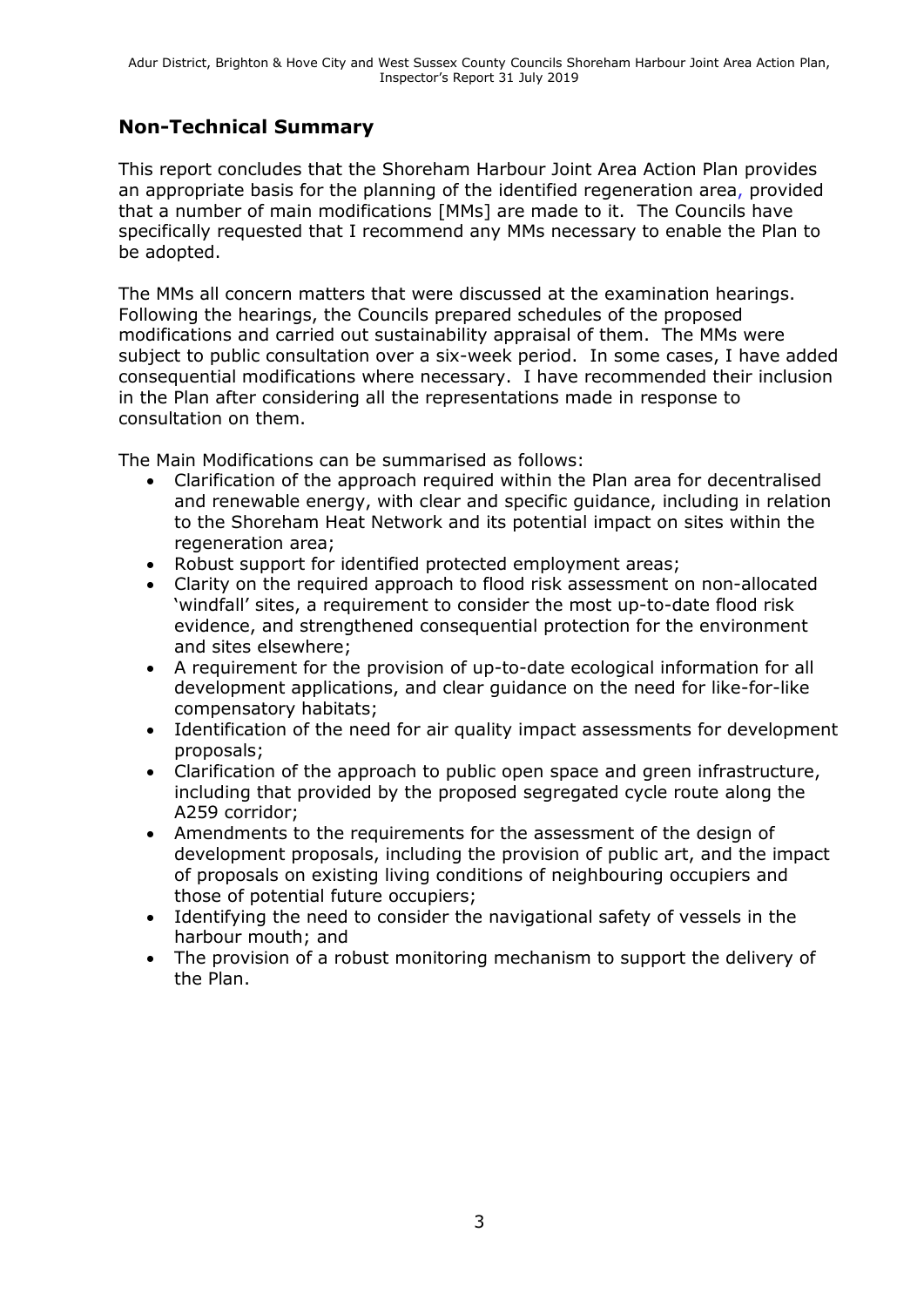## **Introduction**

- 1. This report contains my assessment of the Shoreham Harbour Joint Area Action Plan in terms of Section 20(5) of the Planning & Compulsory Purchase Act 2004 (as amended). It considers first whether the Plan's preparation has complied with the duty to co-operate. It then considers whether the Plan is sound and whether it is compliant with the legal requirements. The National Planning Policy Framework 2012 (NPPF) (paragraph 182) makes it clear that in order to be sound, a Local Plan should be positively prepared, justified, effective and consistent with national policy.
- 2. The revised NPPF was published in July 2018 and further revised in February 2019. It includes a transitional arrangement in paragraph 214 which indicates that, for the purpose of examining this Plan, the policies in the 2012 NPPF will apply. Similarly, where the Planning Practice Guidance (PPG) has been updated to reflect the revised NPPF, the previous versions of the PPG apply for the purposes of this examination under the transitional arrangement. Therefore, unless stated otherwise, references in this report are to the 2012 NPPF and the versions of the PPG which were extant prior to the publication of the 2018 NPPF.
- 3. The Joint Area Action Plan (the Plan) has been prepared by the Shoreham Harbour Regeneration Partnership (RP), which has been established between Adur District Council, Brighton & Hove City Council, West Sussex County Council (the local planning authorities) and the Shoreham Port Authority (SPA).
- 4. The starting point for the examination is the assumption that the local planning authorities have submitted what they consider to be a sound plan. The Shoreham Harbour Joint Area Action Plan, submitted in May 2018, is the basis for my examination. The May 2018 Submission version is the same document as the November 2017 Publication version but corrects a formatting error in the earlier printed version.

#### **Main Modifications**

- 5. In accordance with section 20(7C) of the 2004 Act, the Councils requested that I should recommend any main modifications [MMs] necessary to rectify matters that make the Plan unsound and not legally compliant and thus incapable of being adopted. My report explains why the recommended MMs, all of which relate to matters that were discussed at the examination hearings, are necessary. The MMs are referenced in bold in the report in the form **MM01, MM02, MM03** etc, and are set out in full in the Appendix.
- 6. Following the examination hearings, the Councils prepared a schedule of proposed MMs and carried out sustainability appraisal of them. The MM schedule was subject to public consultation for six weeks. I have taken account of the consultation responses in coming to my conclusions in this report.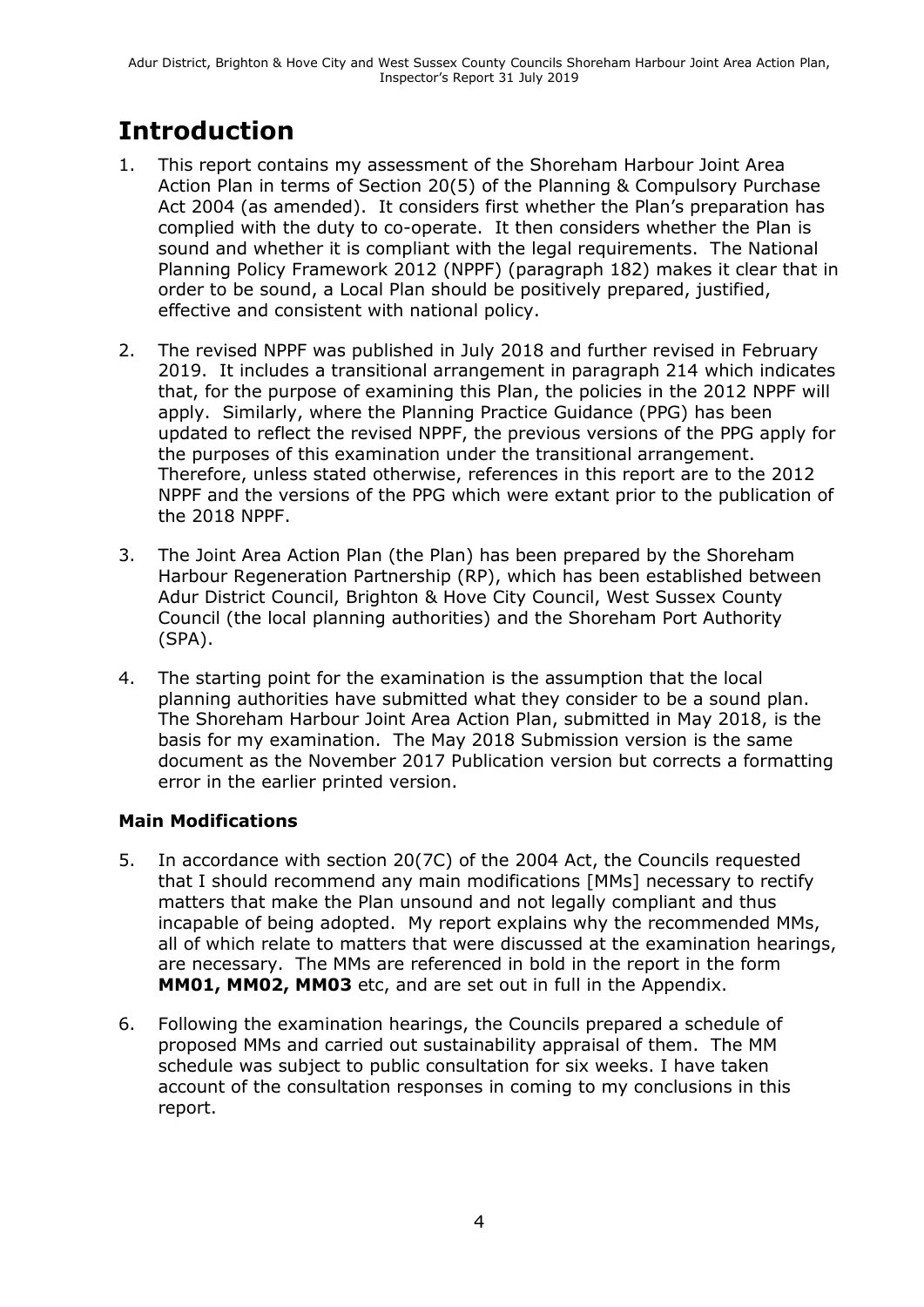#### **Policies Map**

- 7. The Councils must maintain adopted policies maps which illustrate geographically the application of the policies in the adopted development plans. When submitting a local plan for examination, the Councils are required to provide a submission policies map showing the changes to the adopted policies map that would result from the proposals in the submitted local plan. In this case, the submission policies map comprises the set of plans identified as the Adur Policies Map 2017 (and Inset Map 4) and the Brighton & Hove Policies Map 2018 (and Inset Map – Shoreham Harbour Regeneration Area), as set out in the Core Submission Documents (Refs CSD02-01 - CSD02-03 and CSD03-01 - CSD03-03). The maps in the Plan, including detailed extracts, reflect these policies maps (Maps 1-12).
- 8. The policies map is not defined in statute as a development plan document and so I do not have the power to recommend main modifications to it. However, there are some instances where the geographic illustration of policies on the submission policies maps are not justified and changes are needed to ensure that the relevant policies are effective.
- 9. These further changes to the policies maps were published for consultation alongside the MMs and were included in the Schedule of Proposed Additional Modifications to the Plan, January 2019 [\(https://www.adur](https://www.adur-worthing.gov.uk/shoreham-harbour-regeneration/main-modifications/)[worthing.gov.uk/shoreham-harbour-regeneration/main-modifications/\)](https://www.adur-worthing.gov.uk/shoreham-harbour-regeneration/main-modifications/).
- 10. When the Plan is adopted, in order to comply with the legislation and give effect to the Plan's policies, the Councils will need to update the adopted policies maps to include all the changes proposed in the Adur Policies Map 2017, the Brighton & Hove Policies Map 2018 and Maps 1-12 of the Plan and the further changes published alongside the MMs.

#### **Consultation**

11. I am satisfied that sufficient opportunity for comment has been provided for those who wished to make representations on the Plan in accordance with The Town and Country Planning (Local Planning) (England) Regulations 2012. I have taken into account all comments made.

## **Assessment of Duty to Co-operate**

- 12. Section 20(5)(c) of the 2004 Act requires that I consider whether the Councils complied with any duty imposed on them by section 33A in respect of the Plan's preparation.
- 13. The RP in its current form was formally established in 2011, partly to produce a joint area action plan for the Shoreham Harbour Area, which falls within the administrative areas of three local planning authorities. A Joint Leaders Board and Joint Project Board oversee the work of the RP and several subject specific sub-groups. The approach taken to the joint production of an action plan for the area inherently demonstrates a strong commitment to the principles of cooperation with other authorities.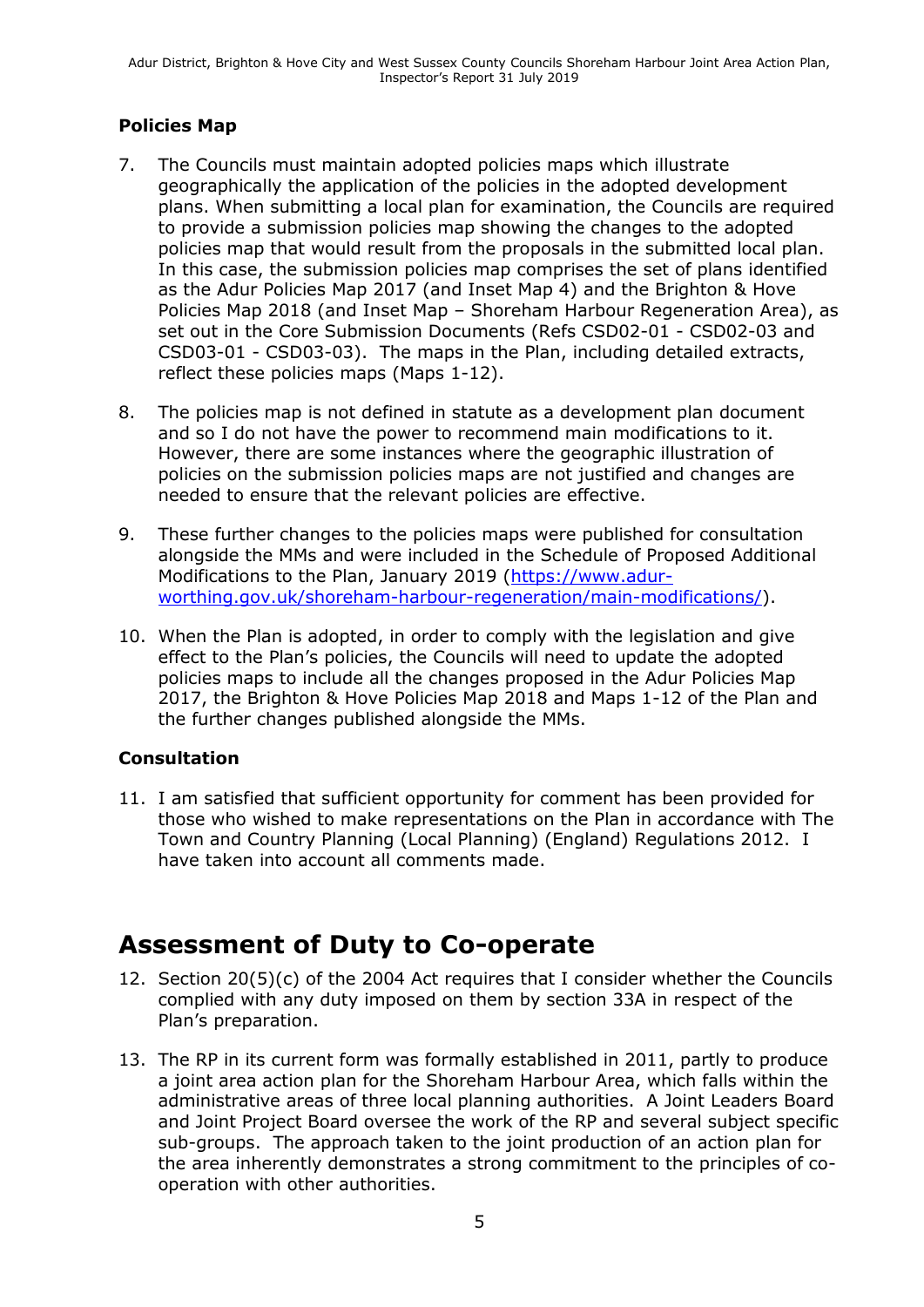- 14. It is clear from the evidence provided, including the Statement of Compliance with the Duty to Cooperate (DtC), the Statement of Joint Working and Cooperation with the Environment Agency, and Statement of Common Ground between the Shoreham Harbour planning authorities (including East Sussex County Council and the South Downs National Park Authority) and the SPA, that the RP has engaged constructively with relevant bodies prescribed in s110 of the Localism Act 2011, together with other organisations.
- 15. This includes neighbouring planning authorities, including minerals and waste planning authorities, the South Downs National Park Authority, as well as other bodies, such as the Environment Agency and Highways England. This engagement has ensured that strategic issues with the potential for cross boundary impacts are considered and suitably addressed within the Plan, including the safeguarding of mineral wharves, flood risk and transport.
- 16. Overall, I am satisfied that where necessary the Councils have engaged constructively, actively and on an on-going basis in the preparation of the Plan and that the DtC has therefore been met.

### **Assessment of Soundness**

#### **Background**

- 17. Shoreham Harbour is an active and vibrant commercial port, that is nationally important for the supply of mineral resources, particularly for the south-east of England. The port includes a number of established businesses, which require harbour locations to support their activities. However, over time, a number of sites within the harbour area have become vacant or are occupied by uses that do not require access to the port to operate.
- 18. Within this context, a regeneration strategy for the harbour area has been developed, which represents the culmination of a number of years' work. Broadly, it seeks to unlock vacant or underused previously developed sites and consolidate port related activities within the eastern harbour arm, with the western harbour arm redeveloped for other uses, primarily residential and mixed use. The Plan, as indicated in paragraph 1.7.4, is intended to supersede existing adopted development briefs for the mixed-use allocations.

#### **Main Issues**

19. Taking account of all the representations, the written evidence and the discussions that took place at the examination hearings, I have identified nine issues upon which the legal compliance and soundness of the Plan depends. Under these headings my report deals with the main matters of soundness and legal compliance rather than responding to every point raised by representors. Nor does it refer to every policy, policy criterion or allocation in the Plan.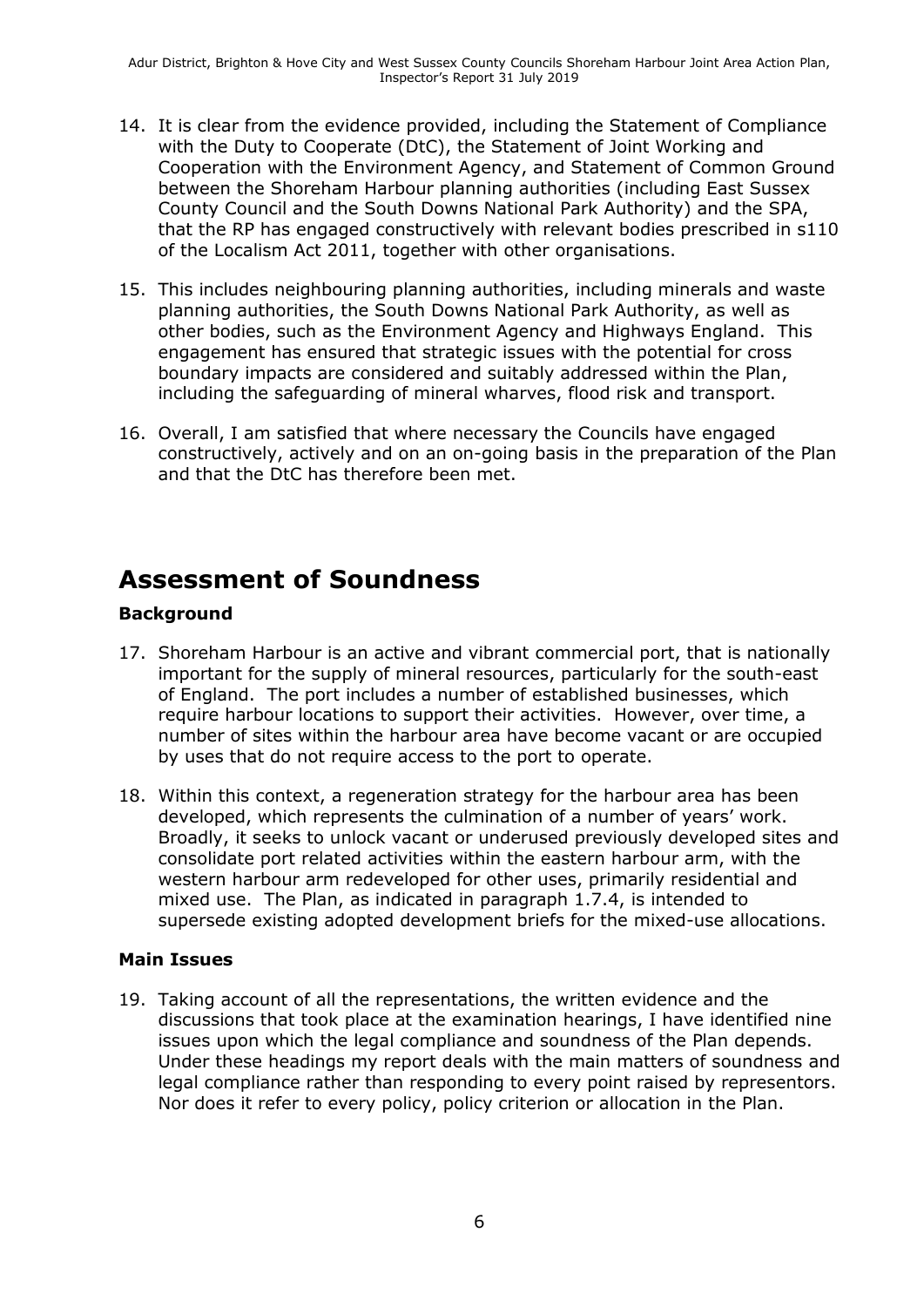#### **Issue 1 – Whether the Plan would be consistent with, and justified in the context of, the existing development plans for the area and national planning policy?**

- 20. The area covered by the Plan lies within the administrative areas of Brighton & Hove City Council, which is a unitary authority, and Adur District Council and West Sussex County Council. The development plans for the area currently comprise the *Adur Local Plan 2017* (ALP) and the *Brighton & Hove City Plan (Part1) 2016* (B&HCP1), the *West Sussex Joint Minerals Local Plan 2018*, the *West Sussex Waste Local Plan 2014*, and the *East Sussex, South Downs and Brighton & Hove Waste and Minerals Plan 2013* and *Waste and Minerals Sites Plan 2017*.
- 21. It is clear, from the evidence provided, that the proposed regeneration of the area represents a long-held aspiration that is fully supported by the policies and aims of the ALP and B&HCP1. Furthermore, it is evident the Plan has been prepared within the context of these existing plans and the waste and minerals plans for the area.
- 22. The introduction to the Plan highlights the need for development proposals to comply with the development plan. However, to be consistent with national policy and appropriately reflect relevant legal requirements, it is necessary to amend paragraph 1.1.3 to include reference to the potential for material considerations to justify decisions otherwise than in accordance with the development plan. This is addressed by **MM01**.
- 23. The document includes a spatial strategy and area-wide policies, followed by specific policies for each of the seven character areas that make up the wider regeneration area. These areas are clearly defined and this structure represents a logical and effective approach to addressing the various issues identified for the Plan area as a whole. I find this approach soundly based.
- 24. The Plan area is identified within both the ALP and the B&HCP1 as an area for growth, with significant levels of new housing and economic development, together with environmental improvements and a focus on achieving development that supports more sustainable energy use. The Plan provides detailed policies to support the implementation of this strategy, with different types and scales of development proposed for each character area.
- 25. The evidence, including the Sustainability Assessment (SA), demonstrates that this approach has evolved and developed over time. The evolution of the strategy for the area indicates that the overall scale of growth proposed was modified as part of the wider plan making process, to reflect what was considered to be achievable, within current economic and environmental constraints. Moreover, in developing the strategy for growth and regeneration of the Plan area, a number of alternative approaches were considered and discounted. This is clearly set out within the SA.
- 26. The scale and type of development identified within the Plan is consistent with that identified in the adopted higher-level plans for the area. Within the Plan area, four allocations are proposed to be the focus for development: Aldrington Basin (Policy CA2); South Portslade (Policy CA3); Southwick Waterfront (Policy CA5); and Western Harbour Arm (Policy CA7). Three of the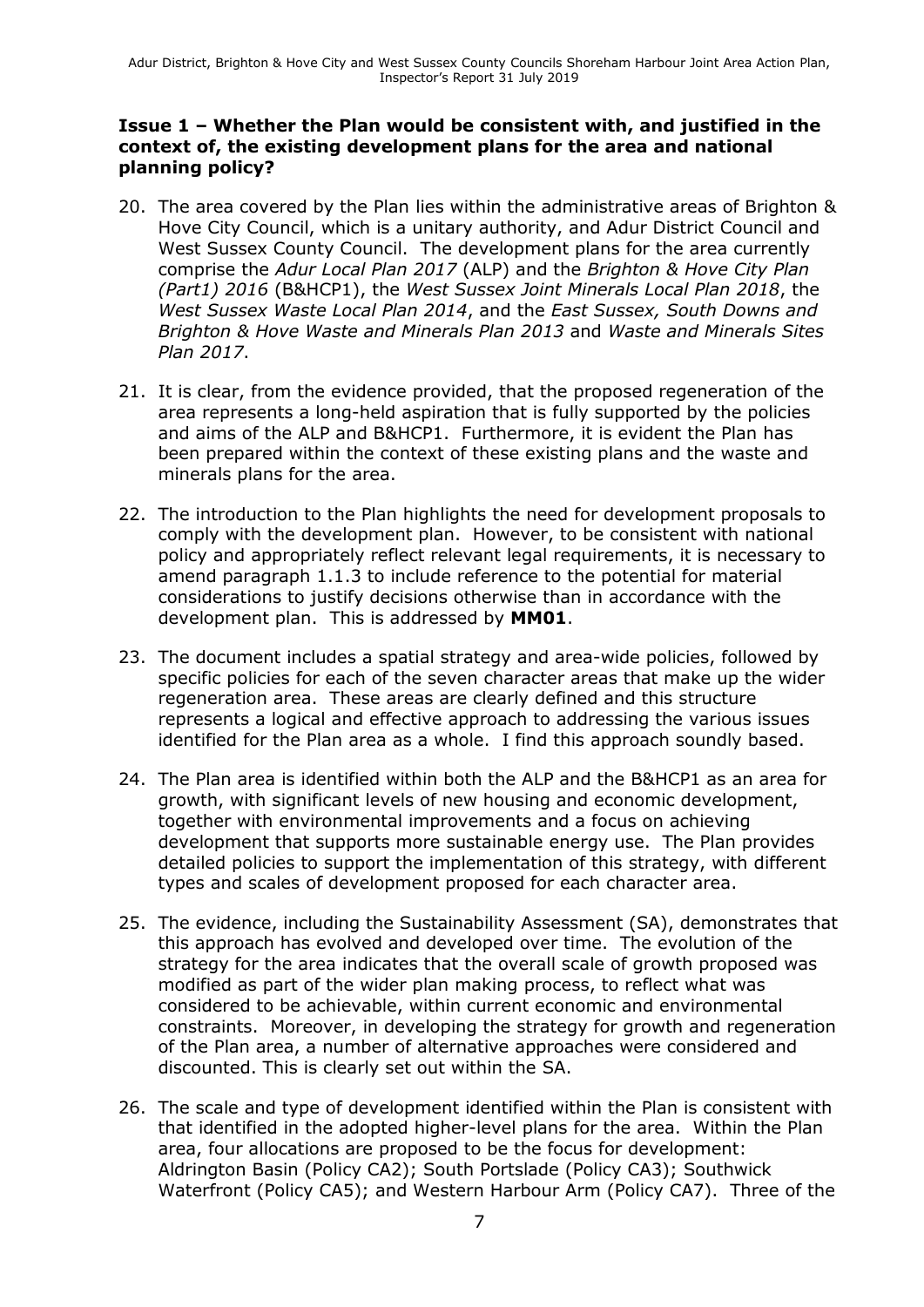allocations are identified for mixed-use development, with Southwick Waterfront proposed for employment-based development only.

- 27. Within the allocations, all sites that were assessed as developable have been identified for development. However, no upper limit, or cap, is proposed for development within the Plan area and the policies of the Plan would enable the assessment of additional sites that may come forward for development, socalled 'windfall' sites.
- 28. Consequently, I find the approach within the Plan is justified and represents an effective and sufficiently flexible mechanism for the delivery of development and the positive regeneration and enhancement of the Plan area. Subject to the modifications below, the Plan would be consistent with, and justified in the context of, the existing development plans for the area and national planning policy.

#### **Issue 2 – Whether the Plan would be effective in addressing the challenges of climate change, and promoting energy efficiency and the sustainable use of resources?**

- 29. The vision of the plan, as set out within the spatial strategy, is to maximise the potential of the area for the benefit of existing and new residents, businesses, port-users and visitors through long-term regeneration. The first objective, within this strategy, seeks to ensure that the development and use of land associated with this regeneration contributes to the mitigation of adaptation to climate change.
- 30. Both the ALP and the B&HCP1 include sustainability requirements for new developments, in the form of statements to accompany proposals, or standards and issues to be addressed. Furthermore, both the ALP and the B&HCP1 include requirements for water efficiency, which are reiterated within the Plan, as well as standards for non-residential development. The Plan requires non-domestic floorspace to achieve a standard of BREEAM 'Excellent', which matches that of the B&HCP1, but is higher than the 'Very Good' required in the ALP.
- 31. There is nothing before me that leads me to consider that such a requirement would not be feasible or viable within the plan area. Moreover, whilst this would introduce an element of discrepancy between the Plan and the ALP, given the overall benefits gained from consistency across the relatively limited regeneration area, the national planning policy support for addressing the challenges of climate change, and the wider environmental benefits that would result, I consider that this approach is justified and would be soundly based.
- 32. The Plan outlines previous studies undertaken that have highlighted the potential of the harbour area to contribute significantly to meeting the renewable energy needs of the sub-region. This is a position supported by the Port, which has been identified as having the potential to be a hub for renewable energy generation and waste heat distribution and has been granted EcoPort status in recognition of its commitment to addressing climate change.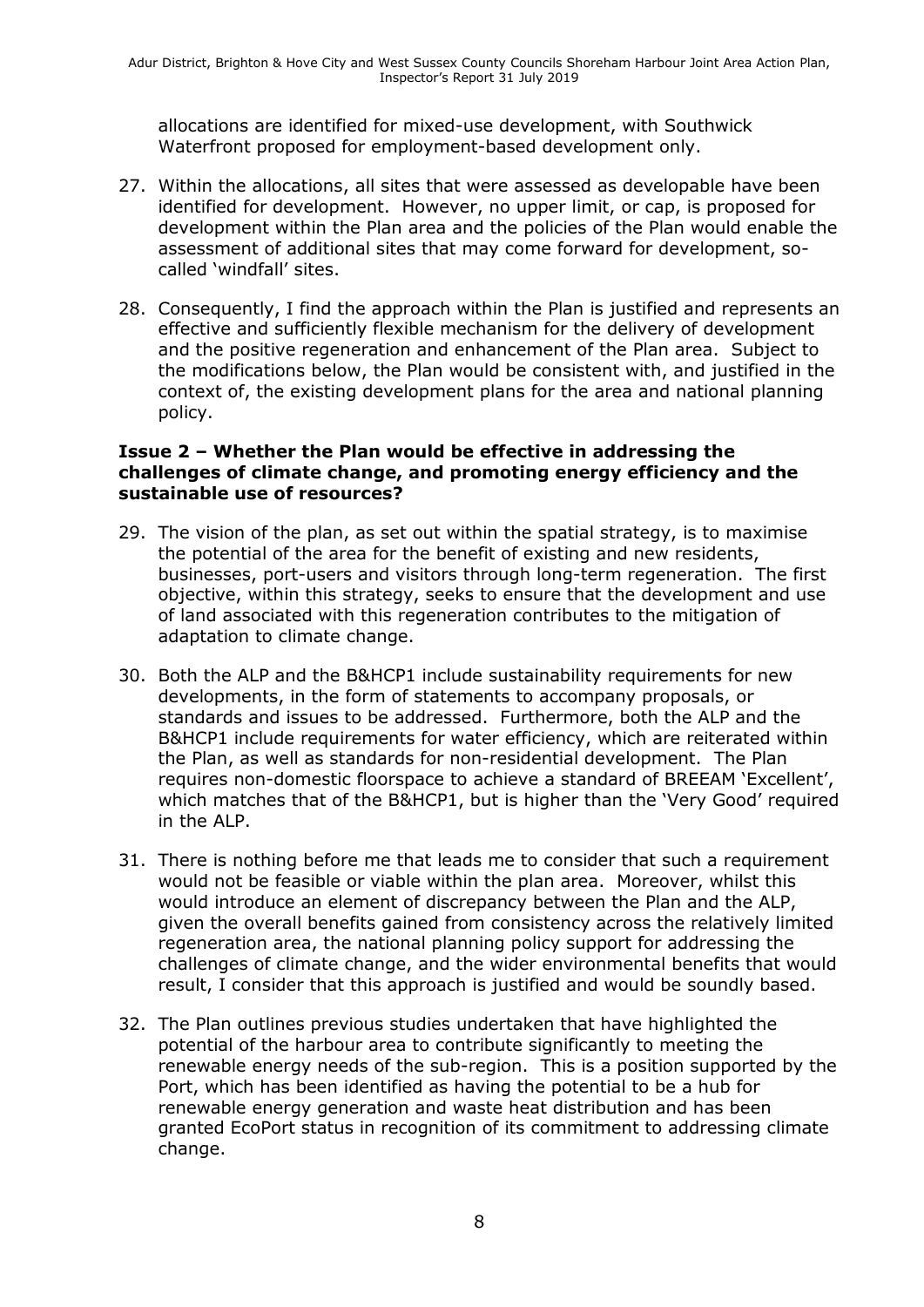- 33. The submissions demonstrate that considerable work has been undertaken in relation to the development of a heat network within the Plan area. Whilst this project remains at a relatively early stage of development, it clearly has significant support and a number of detailed technical feasibility studies have been undertaken to support its development. The Plan appropriately reflects the intended development of the heat network, including in relation to the extent and type of development proposed and, subject to the modifications identified below, is positively prepared in this respect.
- 34. The plan sets out a hierarchy of demand reduction, efficient energy supply, and renewable energy provision as the most cost-effective means of reducing energy consumption and greenhouse gas emissions for new development. The criteria of Policy SH1 appropriately reflect this approach. However, as worded, the policy and supporting text are ineffective, as they are not sufficiently clear in setting out how this policy is expected to be delivered across the plan area.
- 35. It is necessary to amend Policy SH1, to include explicit support for low and zero carbon energy generation, including solar photovoltaics. This will positively reflect the supporting text to the policy and ensure that the Plan is consistent with both national policy and the approach in Policy 19 of the ALP.
- 36. Evidence indicates that it is significantly more cost effective to connect buildings designed with a centralised heating system, than to retrofit those without such a system. Consequently, for clarity and to ensure its effective implementation, Policy SH1 should be modified to clearly identify that all development across the regeneration area is expected to apply the heating/cooling hierarchy and be designed to be ready for connection to a heat network, where no network is in place.
- 37. Furthermore, for similar reasons, the need for developments to meet identified specification requirements, including the siting of plant rooms, should be clearly identified within the policy. Moreover, in order to be effective and positively prepared, Policy SH1 should also be amended to clearly identify the need for development within the identified Shoreham Harbour Heat Network Area to connect to district heat networks, where they exist.
- 38. To be justified, the supporting text to the policy should be amended, to include reference to the national and local policy context for low carbon and energy efficient development. Furthermore, as currently worded, the plan does not clearly articulate a hierarchical preference for the various heating and cooling systems listed. This issue can be overcome by a clear identification of the preferred hierarchy, with a separation of the system options from the technology choices within hierarchy.
- 39. Additional supporting text is necessary, to set out clearly the approach to heating and cooling systems, including the requirement for a feasibility assessment for the chosen system, to ensure that the policy will be effective. Furthermore, for clarity and to be effective, it is necessary to provide guidance within the text on the requirements for such assessments. For similar reasons, indicative space requirements for plant rooms and operational requirements for such systems should also be included within the text, to support the implementation of the policy.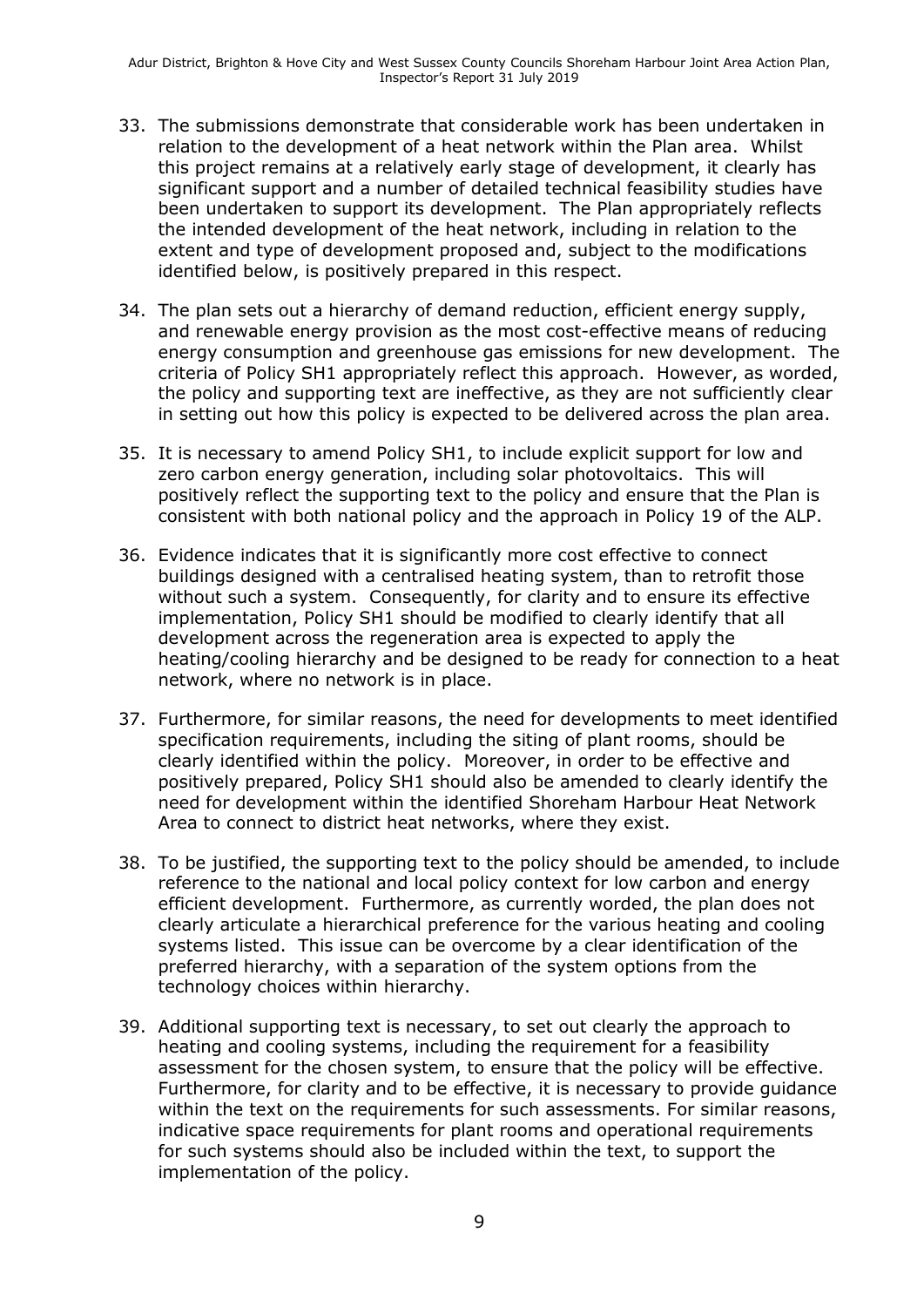- 40. These policy requirements were assessed as part of the Whole Plan Viability Study and, from the available evidence, I am satisfied that they would not compromise delivery of development or prejudice the effective regeneration of the area. However, to ensure Policy SH1 remains effective and provides sufficient flexibility to take account of changing circumstances, it is necessary to identify clearly within the supporting text the need for viability assessments and their requirements, to support proposals where the developer considers that compliance with the heating and cooling hierarchy would render the proposed development unviable.
- 41. To provide sufficient clarity and to support the effective delivery of the policy, the supporting text should be reorganised, with the guidance and requirements for the provision of heating and cooling networks, applicable across the whole plan area, preceding more specific details about the Shoreham Heat Network. Moreover, for the same reasons, the additional requirement for development within the Shoreham Heat Network, including the allocated sites in and around the Western Harbour Arm, to connect to the proposed network once complete should be made explicit within the supporting text. All the above alterations are addressed by **MM04.**
- 42. In addition, changes are also required to the text and policies for the Harbour Mouth and Western Harbour Arm character areas. To be positively prepared and effective, Policy CA6 should be amended, to include support for the development of infrastructure necessary to deliver the Shoreham Heat Network, which would reflect the current status of the project. Additional supporting text is also necessary, to include support for the delivery of the heat network within the area priorities for the Harbour Mouth and to refer to the intended technology and location of the abstraction and discharge point for the marine source heat pumps. These changes would be addressed by **MM17** and **MM18**.
- 43. For the same reasons, similar modifications are required to Policy CA7, to include support for the heat network and, for consistency and completeness, to identify the need for development within the Western Harbour Arm to connect to the network, once constructed. Amendments are also required to the area priorities and the supporting text, to reflect these changes. **MM19** would satisfactorily address these necessary alterations.
- 44. Subject to these modifications, I find that the Plan would be effective in addressing the challenges of climate change and promoting energy efficiency and the sustainable use of resources.

#### **Issue 3 – Whether the Plan has been positively prepared with regard for the activities and requirements of Shoreham Port and justified in respect of the quantitative and qualitative mix of floorspace and land proposed for economic development?**

45. It is clear from the examination submissions that SPA has been an active partner within the RP and the retention of a thriving commercial port is seen by the Councils as an integral part of the regeneration proposals for the plan area. The port serves a variety of firms and is a significant local employer. The Port Masterplan, produced by the SPA, aims to significantly increase the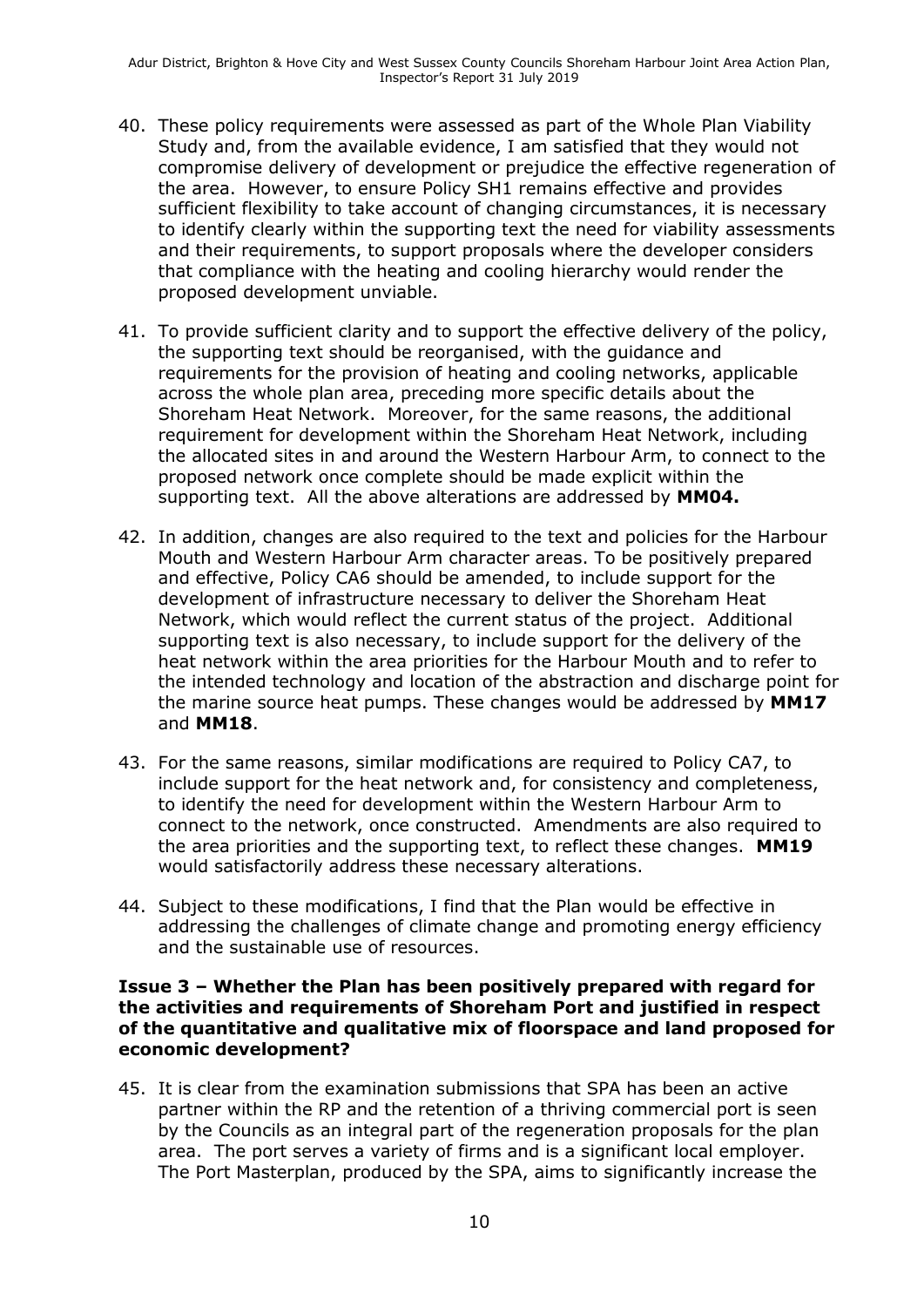trade capacity of the port, which would in turn have the potential to increase port related employment.

- 46. The masterplan seeks to consolidate port related activities within the harbour, which would enable the modernisation of the port and secure its important role within the economy. The consolidation of port activities within the Eastern Arm, Canal and South Quayside would largely occur through the relocation of existing uses and maximising the potential of vacant and underused sites. This would also enable the redevelopment of land within the Western Harbour Arm for non-port related developments.
- 47. The evidence base demonstrates that the Plan has been prepared to take account of, and is consistent with, the intentions of the Port Masterplan. Moreover, as the SPA is a main landowner within the port, this provides further confidence that the aspirations for the retention, consolidation and expansion of the port activities, as set out within the Plan and masterplan, have a reasonable likelihood of being realised.
- 48. Wharves within the port are vital to the supply of aggregates to support new development in the region, which is recognised within the Plan. In addition, a number of waste management facilities are situated within the port area. It is clear, from the evidence provided, that the approach to regeneration within the Plan, including the consolidation and relocation of existing development, has been prepared to take full account of these facilities.
- 49. I am satisfied that the approach proposed within the Plan would not compromise their continued operation in line with the respective waste and minerals plans for the area. Moreover, the continued cooperation and collaboration between the various authorities and the RP has been recognised in the completion of a Statement of Common Ground between the various bodies concerned, providing further confidence in this respect.
- 50. However, as currently worded, the Plan is not positively prepared, as artificial lighting associated with development within the Western Harbour Arm could compromise the safety of vessels and their crew leaving and entering the port. Consequently, it is necessary to amend Policy CA7, to require development proposals to address potential implications for navigational safety. This would ensure that the interests of the port in these respects are adequately safeguarded and would not be prejudiced by development within the Plan. **MM19** would appropriately address this matter.
- 51. The total area of employment land and floorspace allocated within the Plan reflects the requirements for the area identified in the ALP and B&HCP1. This is clearly set out within Policy SH3, and Policies CA2, CA3, CA5 and CA7 identify the respective allocations for this proposed development.
- 52. The specific identified requirements of the respective Councils are reflected in the allocations proposed, which would provide a range of employment land and premises to help to strengthen and support the local economy. The Plan reflects a clear understanding of the economic needs of the area and is based on local and strategic economic strategies, which positively encourage sustainable economic growth and identify the Plan area as a strategic location for such growth. This is reflected in the priorities of the Local Strategic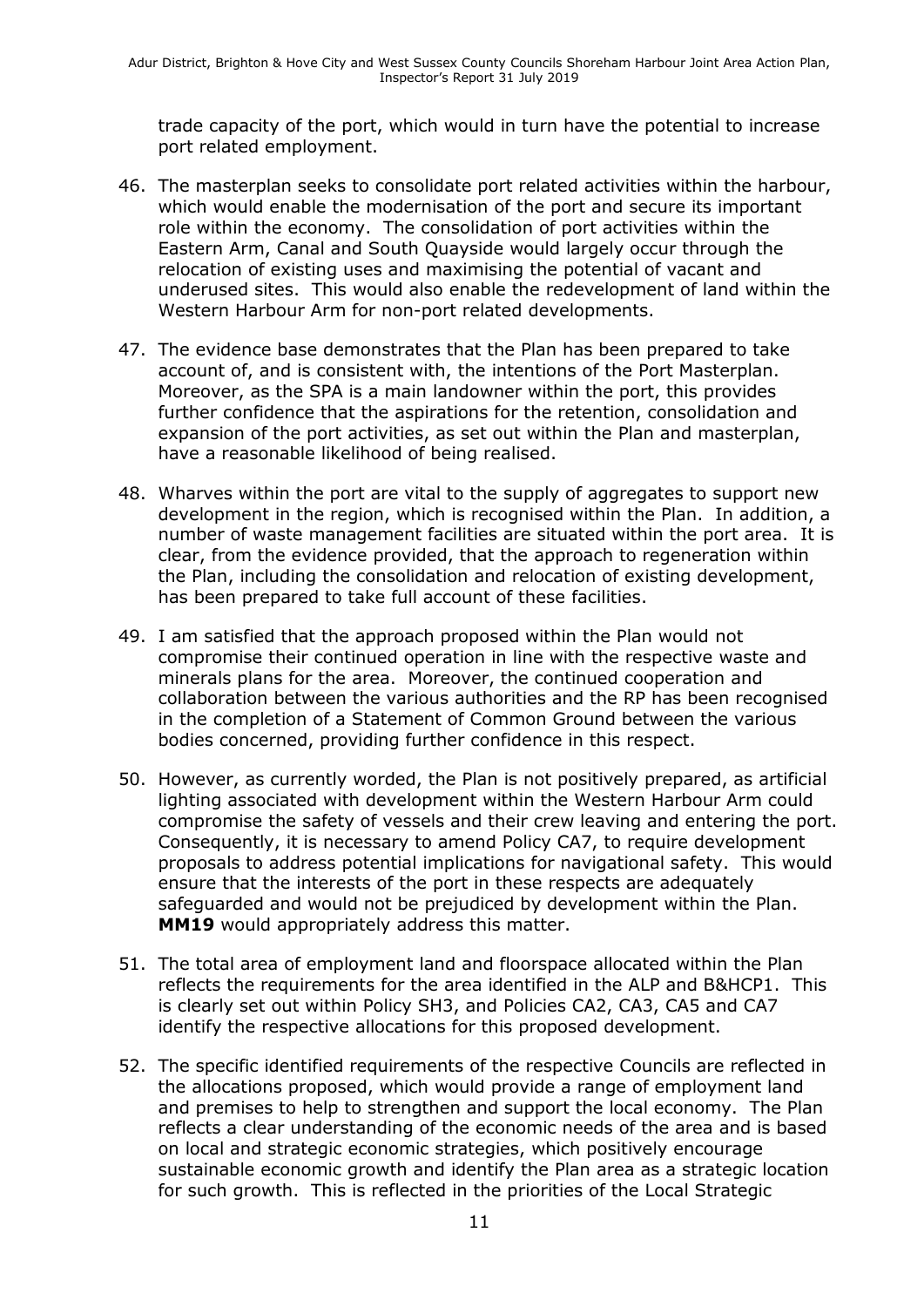Statement, prepared by the Coastal West Sussex and Greater Brighton Strategic Planning Board, which supports the development of strategic sites within the Plan area by prioritising the infrastructure improvements needed to enable sites to be delivered.

- 53. The process followed for site identification and selection is evidenced through the supporting documents and the SA. This demonstrates that the process was iterative, with sites identified through the Port Masterplan, employment land reviews, the Shoreham Harbour Capacity and Viability Study and the preparation of the Shoreham Harbour Development Briefs. As part of this process, the relationship of the identified sites to the port was fully considered and, as a result, several of the identified sites have been allocated primarily for employment use, rather than residential or mixed-use. Having regard to the full range of evidence available to me, I am satisfied that the process followed was clear, robust and justified.
- 54. To contribute to meeting forecast needs, the Plan also seeks to ensure that suitable employment land and premises are safeguarded and upgraded, with some existing employment areas protected within the relevant character area policies. However, in this regard, the Plan does not adequately consider the potential for changes of use of employment premises through the use of provisions in the Town and Country Planning (General Permitted Development) (England) Order 2015.
- 55. In this respect, therefore, the Plan is not positively prepared and the relevant character area policies would not be effective. Consequently, it is necessary to include additional supporting text to Policy SH3, to identify a robust monitoring mechanism for the use of land within the identified protected employment areas, with the potential for intervention, if required, to seek to remove permitted development rights. Given the identified need to protect these employment areas, for the wellbeing of the wider area, I am satisfied that such an approach would be justified. This is addressed by **MM05**.
- 56. In addition, for effectiveness, it is necessary to amend Policy CA3, to ensure that it correctly refers to the full range of employment development considered acceptable for the southern portion of the allocated site SP6. This is addressed by **MM15**.
- 57. For these reasons, subject to the above modifications, I find that the quantitative and qualitative mix of employment floorspace and land proposed for economic development would be justified and the plan is soundly based in this regard. Together with the ALP and the B&HCP1, the Plan would provide an appropriately flexible and responsive policy framework that would meet the identified requirements for the area, including the activities and requirements of Shoreham Port.

#### **Issue 4 – Whether the Plan has been positively prepared in respect of the scale and mix of housing to meet the identified needs of different groups in the community over the plan period?**

58. Both the ALP and the B&HCP1 designate Shoreham Harbour as a broad location for development, with minimum targets for housing delivery within the Plan area of 1,100 homes in Adur and 300 homes in Brighton & Hove. The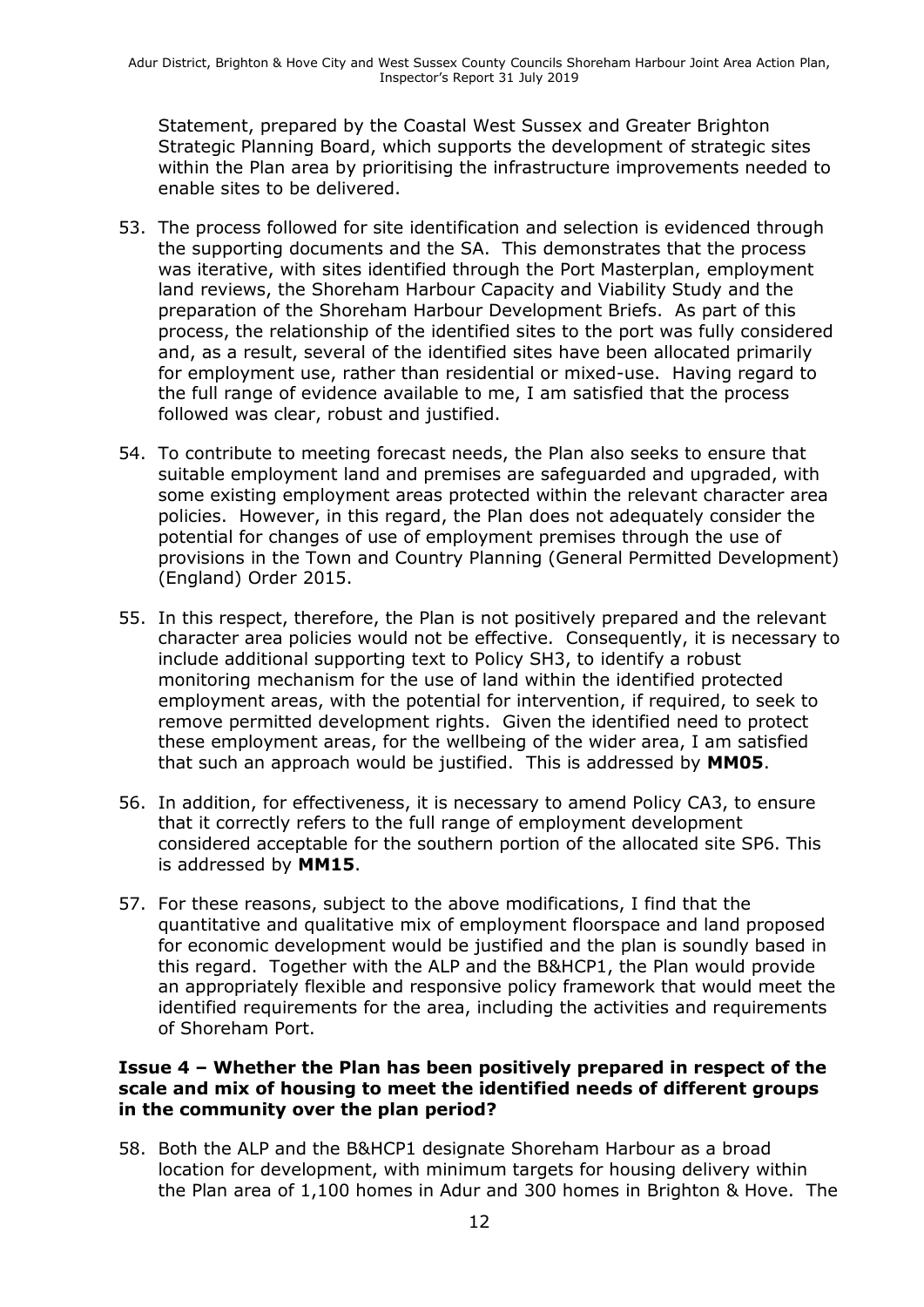policies and allocations of the Plan would meet these targets. As such, if delivered, the scale of development proposed would play an important part in helping to meet the significant housing shortfall across the whole coastal area, which is recognised within the Local Strategic Statement, as well as within both the ALP and B&HCP1.

- 59. Currently, however, Objective 4 of the spatial strategy is misleading, as it suggests that the provisions of the Plan would address these shortfalls, which is not the case. To be positively prepared and justified, and to accurately reflect the position of the Plan in the overall hierarchy of development plan documents, it is necessary to clarify that, rather than addressing these needs, the Plan would contribute to meeting them. These changes are addressed by **MM06**.
- 60. Both the ALP and the B&HCP1 have a number of policies addressing housing mix, tenure and affordable housing. Policy SH4 of the Plan requires development to provide a mix of dwelling types, sizes and tenures in accordance with identified local needs and to provide affordable housing in accordance with the higher-level policies. In addition, whilst adopted policies in both the ALP and the B&HCP1 address national planning policy requirements for inclusive design and accessible environments, it is appropriate that these matters are also addressed by Policy SH9, which is considered below.
- 61. Policy SH9 explicitly addresses place making and design quality. The opportunity for higher density development and anticipated likely provision of smaller dwellings on the allocated sites within the Plan area, including those in the Western Harbour Arm, is consistent with the overall approach to housing mix within both the ALP and the B&HCP1 and the evidence of objectively assessed need for both Council areas.
- 62. In addition to Policy SH4, the three allocations for residential and mixed-use development, and the individual sites within them, are identified in Policies CA2, CA3 and CA7. The supporting documents and the SA demonstrate that as with the sites proposed for employment development, the process followed for site identification and selection was iterative. Sites were identified and assessed through the Port Masterplan, the Shoreham Harbour Capacity and Viability Study and the preparation of the Shoreham Harbour Development Briefs, including in relation to capacity. The sites are also included within the respective Councils' Strategic Housing Land Availability Assessments.
- 63. As part of this process, several of the initially identified sites were not allocated primarily for residential or mixed-use, due to the potential relationship of these sites to the port. As with the employment sites, having regard to the full range of evidence available to me, including that within the SA, I am satisfied that the site identification and selection process is clear, robust and justified.
- 64. An assessment of projected housing delivery over the Plan period identifies the potential to deliver a total of 1,790 net dwellings, which exceeds the minimum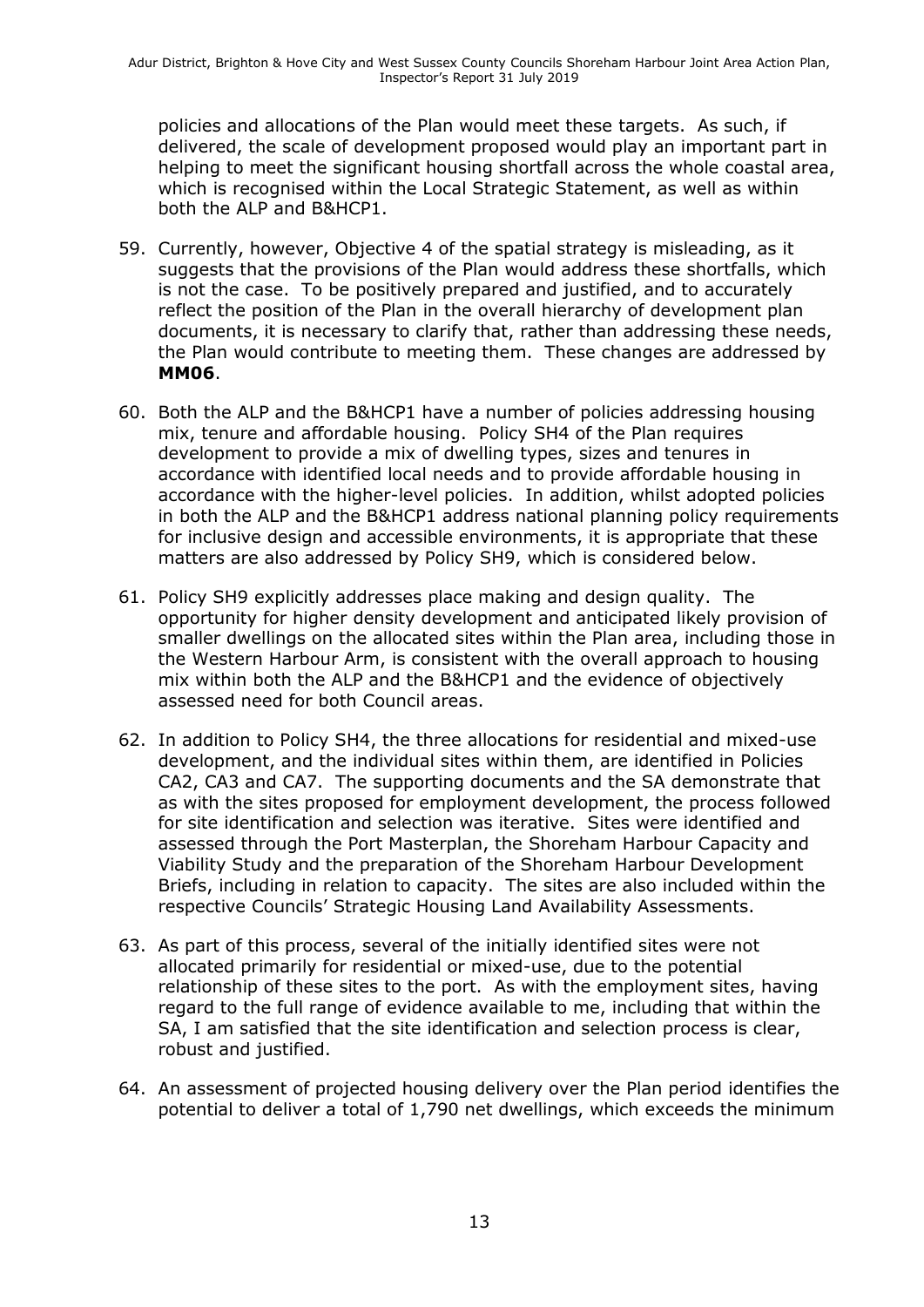delivery requirement identified above. Furthermore, the details provided<sup>1</sup> indicate that a significant proportion of these dwellings will be provided by 2022, with some 731 dwellings expected to be completed within Adur and some 124 dwellings in Brighton & Hove.

- 65. Given the evidence of housing delivery within the area since the start of the Plan period, including sites under construction, coupled with the approach taken by the Councils to continued engagement with landowners and developers, I am satisfied that the housing delivery identified has a reasonable prospect of being achieved. As such, the Plan is likely to make a significant and meaningful contribution to housing land supply within the area.
- 66. For the above reasons, I find that the Plan is soundly based in this regard. It has been positively prepared in respect of the scale and mix of housing to meet the identified needs of different groups in the community over the plan period, and appropriately supports and is consistent with the existing policies of the respective development plans on these matters.

#### **Issue 5 - Whether the Plan positively and effectively addresses identified transport and flood risk constraints?**

#### *Transport*

- 67. The Plan recognises that transport improvements will be required to support the scale and type of development proposed and reduce existing and future impacts from traffic congestion, including related air quality and noise impacts. To this end, the Shoreham Harbour Transport Study provides evidence for the ALP and the Shoreham Harbour Transport Strategy 2016, which was developed alongside the Plan.
- 68. The necessary mitigation measures identified in the Transport Study were considered as part of the examination of the ALP and found sound. There is nothing before me that leads me to consider that circumstances have materially altered since that time. These mitigation measures have been included within the Transport Strategy. The evidence provided indicates that these measures are now being delivered as sites come forward, or as funding becomes available.
- 69. The Plan includes reference to the Transport Strategy and the package of integrated transport measures, which is envisaged will guide the provision of transport infrastructure to support the regeneration proposed. These measures focus on improvements to the existing road network and encouragement for the use of sustainable modes of transport.
- 70. As well as identifying significant traffic issues within the area, the Plan identifies the potential for significant improvements to the current environment for pedestrians and cyclists. A long-distance footpath currently crosses the Plan area, with part of the route of the England Coast Path also

 $\overline{a}$ 

<sup>&</sup>lt;sup>1</sup> Councils' Matters Statement 4 Appendix A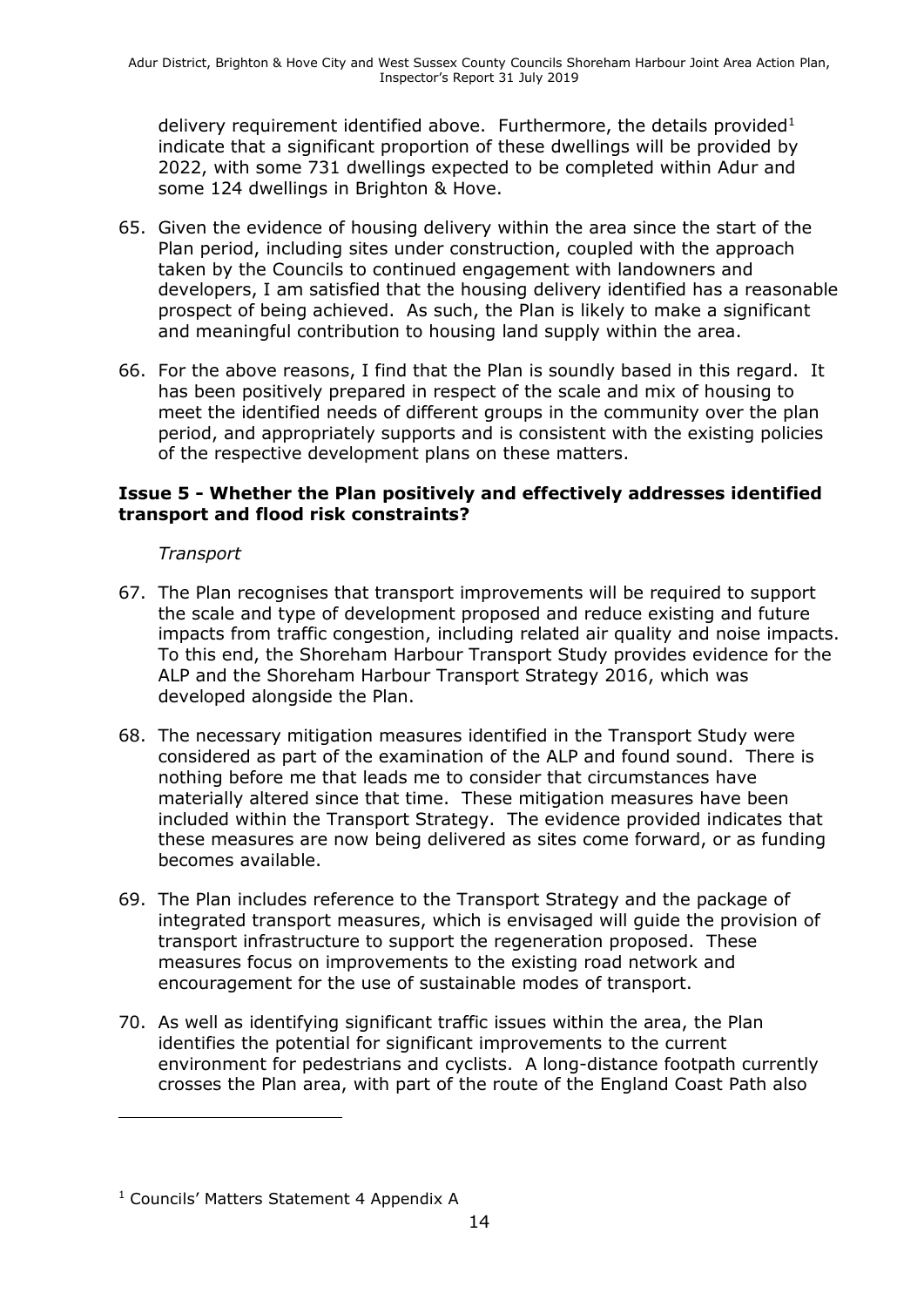envisaged to be included. A national cycle route also runs through the area and the Transport Strategy identifies the provision of a core cycle route along the A259 as a critical infrastructure proposal.

71. I am satisfied that the package of measures proposed within the Strategy would clearly support the delivery of the policies and proposals of the Plan and make a significant contribution to addressing key transport constraints. Following consultation, the Councils propose to include reference within the Plan to the commitment to produce a Local Cycling and Walking Infrastructure Plan, to improve safe routes for walking and cycling and to seek funding for their implementation. As this would include proposals identified in the Plan and the Transport Strategy, this would further support the delivery of these measures.

#### *Flood risk*

- 72. The Plan area is coastal, with part of it adjacent to the River Adur and some sites that are low lying. As a result, the approach to flood risk has been appropriately identified as a key issue for the regeneration of the area. The Strategic Flood Risk Assessments for the area identify that, whilst some areas are affected by fluvial and surface water flooding, the most significant risk is presented by tidal flooding.
- 73. Both the ALP and the B&HCP1 carried out Sequential and Exception tests for flood risk. The relevant reports conclude that the allocation of sites within the Plan area was justified and the tests had been passed, in accordance with national planning policy. There is nothing before me that would lead me to conclude otherwise on this issue. As such, I consider that the allocations are soundly based in this regard.
- 74. Nonetheless, the Plan does not address the approach to development that may come forward on sites that have not been identified within the character area allocations, so-called windfall sites. Therefore, to be justified and effective, it is necessary to amend the supporting text to Policy SH6, to identify the approach required in relation to the sequential test for the assessment of flood risk on those sites. In particular, to be positively prepared and consistent with national policy, it is necessary to specify the area of search for sites at lower risk of flooding. In this specific case, to support the regeneration of the area in accordance with the policies of the Plan, it is appropriate that the sequential test search area is restricted to the character area in which the proposed development site is situated. This is addressed by **MM07**.
- 75. To address the issue of flood risk on allocated sites, the RP prepared a Flood Risk Management Guide, which has been adopted as a Supplementary Planning Document (SPD). This provides clear guidance on the approach to flood risk on sites within the Plan area. However, for effectiveness, it is appropriate that additional text is included to support Policy SH6, to clarify that responsibility for the delivery and maintenance of flood defences rests with the landowner, which is a matter that has been taken into account in the assessment of viability and deliverability. **MM07** also addresses this matter.
- 76. The requirement for development proposals to comply with the principles and approach to flood risk management set out within the SPD is specified in Policy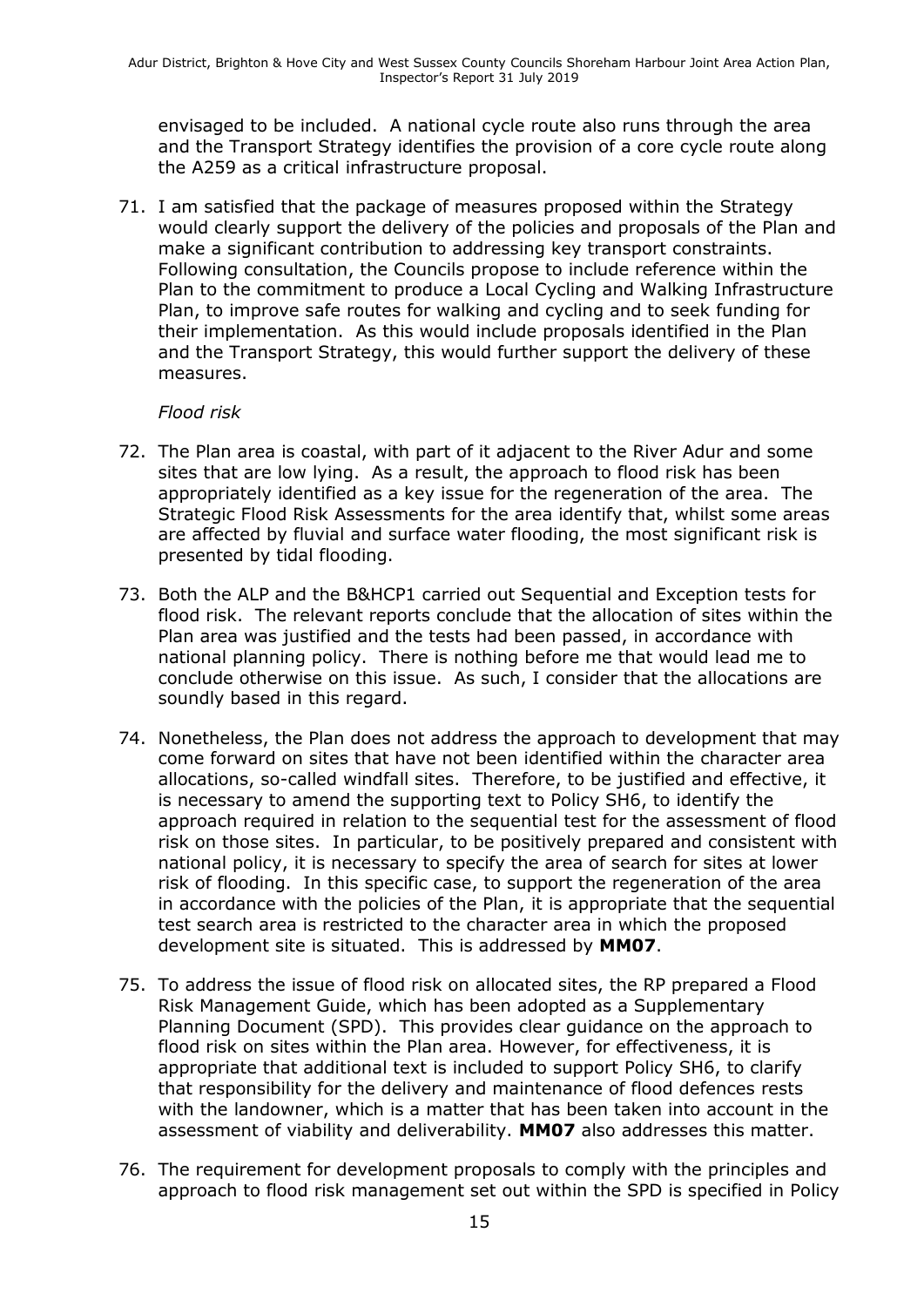SH6. However, to be effective, justified and consistent with national policy, it is necessary to amend the Policy to refer to potential updated guidance and include a requirement to take this into account. To be positively prepared, it is also appropriate to amend the policy to make explicit reference to support for the delivery of measures to mitigate flood risk and coastal erosion within the Plan area, as well as to correct a drafting error, to delete duplicated text within the policy. All these matters are addressed by **MM08**.

- 77. Policy SH6 makes reference to the requirement for flood mitigation, including defences to a given height in specific circumstances. However, it also refers to land raising, as does the supporting text to Policy CA7. Having regard to the concerns expressed by the Lead Local Flood Authorities in this regard, I consider the reference to land raising to be erroneous and misleading, as it implies the creation of new land form, which I understand was not the intention and which would have the potential to have further consequences elsewhere in terms of flood risk. Consequently, to be effective, justified and consistent with national policy, the references to land raising should be deleted, as identified in **MM09**.
- 78. For the above reasons, therefore, and subject to the modifications identified, I find that the Plan positively and effectively addresses identified transport and flood risk constraints.

#### **Issue 6 - Whether the policies of the Plan would support the positive management of environmental assets and natural resources, make appropriate provision for green infrastructure and open space, and enable the effective delivery of appropriate recreation and leisure development?**

#### *Natural Resources*

 $\overline{a}$ 

- 79. Screening under the Habitats Regulation Assessment (HRA) process was carried out for both the ALP and the B&HCP1, which found that there would be no likely significant effects on any of the identified protected sites. Furthermore, in light of the Wealden judgement, $<sup>2</sup>$  further specific screening</sup> was carried out in respect of the Plan, which concluded that it was not likely to have any significant effects, including potential in-combination impacts, due to the scale and type of development proposed, and the relationship and distance of Shoreham Harbour to any European designated sites.
- 80. This assessment has been further supported by additional analysis undertaken for the emerging Brighton & Hove City Plan Part 2, including in relation to Ashdown Forest. The development proposed within the Plan is consistent with that in the ALP and B&HCP1 and there is nothing before me that would lead me to dispute these findings. Furthermore, given the reasons for the assessment that the policies and proposals of the Plan are unlikely to have significant effects, which have been reached without assuming any avoidance or mitigation measures, the recent Court of Justice of the European Union

<sup>&</sup>lt;sup>2</sup> Wealden V SSCLG [2017] EWHC 351Admin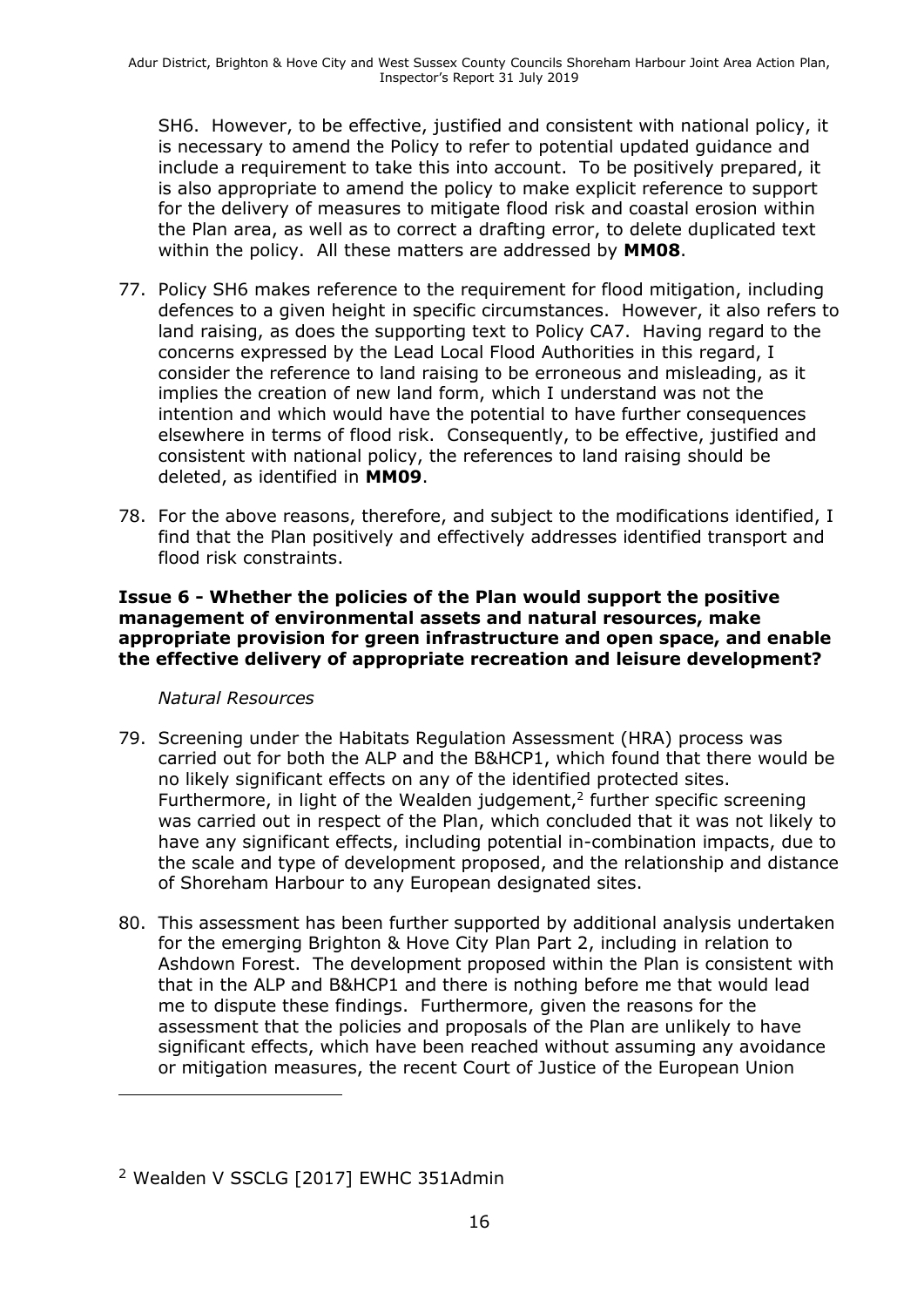(CJEU) judgement<sup>3</sup> is not of direct consequence for the Plan. As such, I consider the HRA requirements to have been adequately addressed.

- 81. Whilst much of the regeneration area comprises previously developed land, it also includes important environmental assets and falls within The Living Coast Brighton & Lewes Downs Biosphere. The conservation and enhancement of these assets and the natural resources of the area represents a further key objective for its regeneration. To this end, to ensure that the Plan is justified and effective, it is necessary to amend the vision for the regeneration of the area, in paragraph 2.1, to make specific reference to providing benefits to the natural environment, as set out in **MM02**.
- 82. The impact of the proposed regeneration of the area on natural resources and biodiversity has been comprehensively assessed during the plan preparation process, including within the SA, which includes a specific objective in this regard. The Shoreham Harbour Ecology and Green Infrastructure Study identifies the potential impacts of the development proposed and proposes a number of enhancements. These are reflected within the Plan and include the preparation of a Green Infrastructure Strategy, a green corridor alongside the A259, habitat creation at Portslade and Southwick Beaches, linear intertidal habitat creation at the Western Harbour Arm and green roofs and walls.
- 83. The Study includes a specific assessment of vegetated shingle within the regeneration area, the existing area of which represents the largest area of this internationally important habitat within Brighton & Hove. However, currently, Policy CA4 only reflects the intention of the RP to promote the enhancement and creation of coastal vegetated shingle habitats. Having regard to the critical role of the RP in the delivery of development within the Plan area, to ensure the plan is positively prepared, it is necessary to amend Policy CA4 to also include reference to delivery of such habitats. This is addressed by **MM16**.
- 84. The Plan area is located outside, but close to, the Adur Estuary Site of Special Scientific Interest, which has particular ecological significance for its intertidal mudflats. The evidence also demonstrates that the Plan area provides important habitat for birds and reptiles. Policy SH7 appropriately requires that development should ensure no net loss and seek to provide a net gain to biodiversity. However, the policy does not identify a mechanism to assess potential impacts in this regard and, as such, the Plan would be ineffective and not positively prepared. To be effective and consistent with national policy, Policy SH7 should be amended, as set out in **MM11,** to require the submission of up-to-date ecological information with development applications.
- 85. The Councils acknowledge that there is potential for development within the Western Harbour Arm to have adverse ecological impacts. The evidence base and the SA demonstrate that the likely significant effects in this regard have

j

<sup>3</sup> CJEU judgement (Case C-323/17) in *People over Wind, Peter Sweetman v Coillte Teoranta*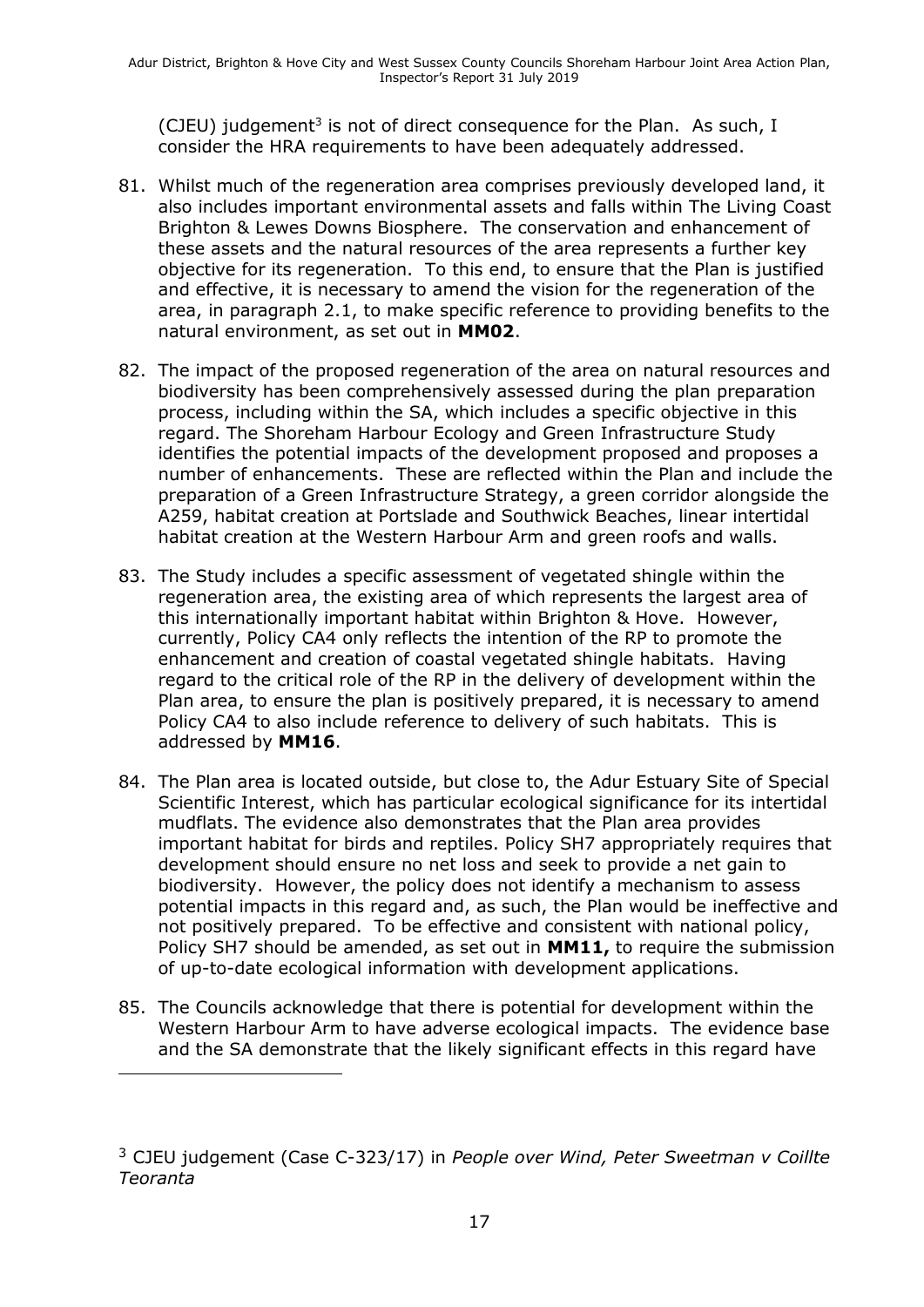been carefully considered. A guidance note has been jointly prepared by Adur Council, Natural England, the Environment Agency and Sussex Wildlife Trust, for development that has the potential to impact on intertidal habitats, which is intended to be included in the proposed Green Infrastructure SPD.

- 86. Together with the South Downs National Park authority, these organisations are working to identify potential areas for habitat creation. Moreover, the approach to protecting intertidal habitats is intended to form part of the Green Infrastructure Strategy. This is currently being prepared in two parts, as a SPD, to provide guidance for new development, and as an Action Plan, to guide the delivery of green infrastructure on land owned by the project partners. Currently, however, whilst Policy SH7 includes a commitment to prepare such a strategy, the Plan does not clearly set out the Councils' approach to mitigation, including in relation to identifying the need for and location of like-for-like compensatory habitat.
- 87. To ensure the policy will be effective in addressing these issues, it is necessary to amend Policy SH7 to confirm that, where impacts on biodiversity cannot be avoided or mitigated, compensatory actions will be required and that like-forlike compensatory habitat should be provided at or close to the site. In addition, consequential alterations to the supporting text are required to refer to the development of a strategy to address this issue.
- 88. These changes to the policy and supporting text are also addressed by **MM11**. Following consultation on the MM, I have further amended the text, for clarity and flexibility, to remove reference to specific partners in developing the strategy and to include the acronym (EcIA) to distinguish the Ecological Impact Assessment from Environmental Impact Assessment.
- 89. The Shoreham Heat Network intends to use marine source heat pumps to provide the heat source for the network, which would involve pipes in the water in the Harbour Mouth area. This could result in a temperature change within the water, which in turn may impact on marine ecology. Proposed changes to the Plan to reflect the on-going development of the project are discussed above. However, in addition, to ensure the effective implementation of the project and delivery of the associated development, it is necessary to amend paragraph 3.1.24 of the supporting text to Policy SH1, to make specific reference to the need for appropriate environmental permits. This is also addressed by **MM04**.
- 90. Due to the risks of flooding identified above, Policy SH6 appropriately restricts the use of basement parking and requires mitigation and emergency planning provisions to be included as part of development proposals. However, the policy does not adequately address the risk of pollution resulting from this type of development. To be effective and consistent with national policy, it is necessary to amend the policy to include reference to drainage and contaminants. This is addressed by **MM10**.

#### *Air quality*

91. The Plan area includes two Air Quality Management Areas (AQMAs), which were declared for exceedance of nitrogen dioxide. Air Quality Action Plans exist for both Adur and Brighton & Hove Councils and, in addition, each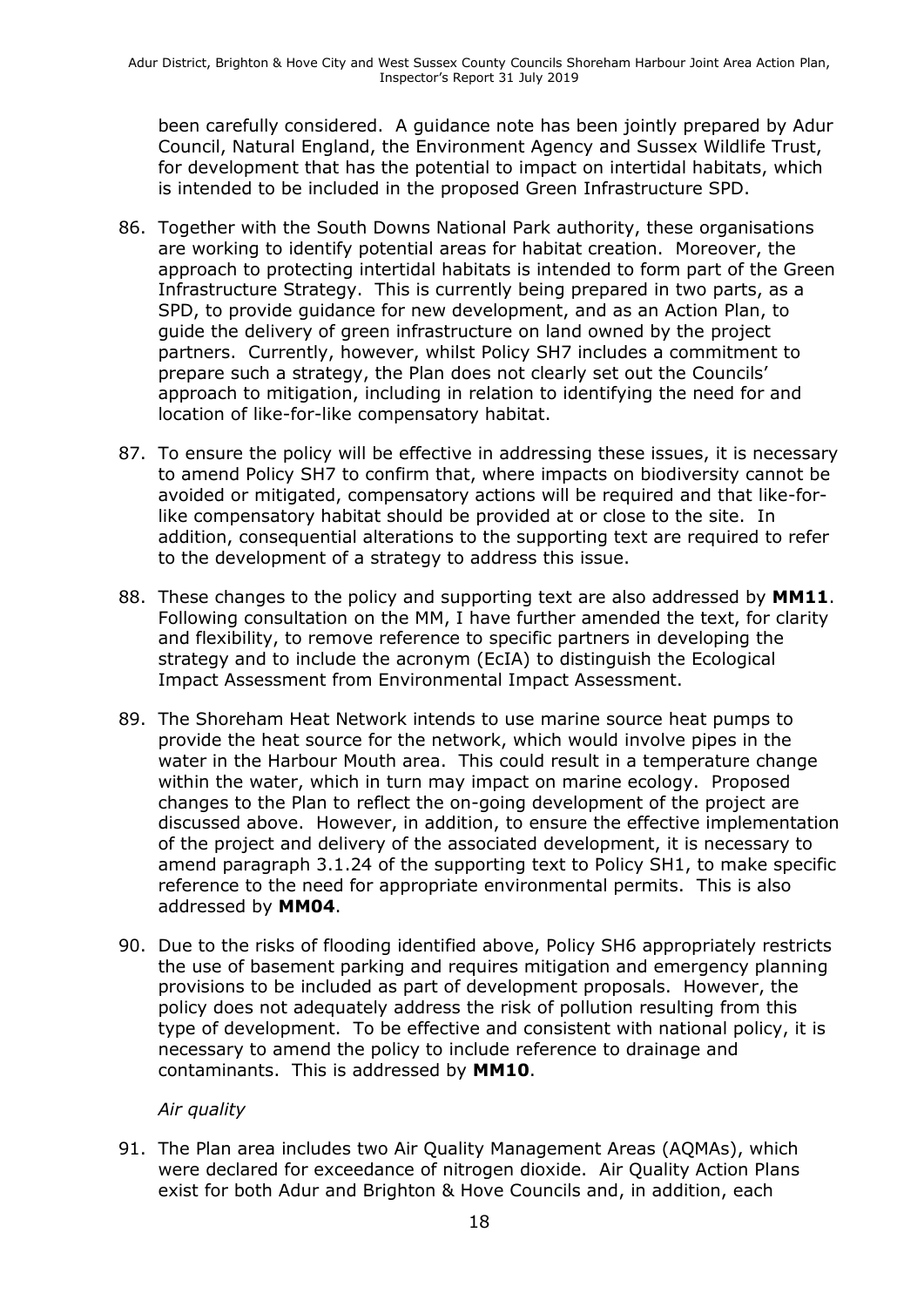Council produces an Air Quality Annual Status Report, which show that significant progress has been made towards achieving air quality objectives.

- 92. Much of Character Areas 2 and 3 and part of Character Area 7 fall within these AQMAs. The proposals within the Plan were assessed through the SA process for the impacts on air quality, both individually and cumulatively. This identified the potential for mixed positive and negative impacts in areas of new development and in relation to area wide policies supporting new development.
- 93. As a result, a number of mitigation measures are proposed within the relevant character area and area wide policies, including: reducing the need to travel by car and contributing to behaviour change; the prioritisation of pedestrians and cyclists over vehicular traffic in the layout of new development; infrastructure enhancements; new green infrastructure and improved open spaces; and requirements for air quality impacts and appropriate mitigation to be considered as part of proposals, including measures such as setting back development from main roads. To be effective, it is necessary to amend Policy CA7 to require sufficient set back in this regard, as included in **MM20**.
- 94. Both the ALP and the B&HCP1 include policies relating to air pollution, which require major development in the plan area to address air quality, contribute to implementing Air Quality Action Plan objectives, and demonstrate that appropriate mitigation measures would be provided. However, whilst requiring the issue to be considered, the Plan does not include a specific requirement for air quality assessment for development proposals. Given the issues identified above and having regard to the potential impacts resulting from the scale of development proposed, I consider that the absence of a specific requirement in this regard for development within the regeneration area would render the plan unsound.
- 95. Consequently, to be positively prepared and effective, it is necessary to amend Policy SH7 to require all development proposals to be accompanied by an assessment of air quality impacts for existing and future occupants, including cumulative impacts. In this regard, the existing Sussex-wide guidance on assessment methodology would support this requirement, enabling a consistent approach across authorities in the area. **MM12** addresses this issue.
- 96. Considered overall, therefore, I am satisfied that the Plan would not delay compliance or contribute to any future non-compliance with the Ambient Air Quality Directive (Directive 2008/50/EC).

*Open space, green infrastructure and recreation*

97. The provision of green infrastructure can have multiple benefits, including in relation to healthy living, through the provision of open spaces and green links. One of the objectives of the Plan is to enhance the leisure, recreation and tourism activities within the harbour area. To this end, Policy SH8 requires the provision of public open space to support new development. However, the extent of provision required is not made sufficiently clear and the requirement for on-site provision within Policy SH8 conflicts with the more flexible approach of the character area policies.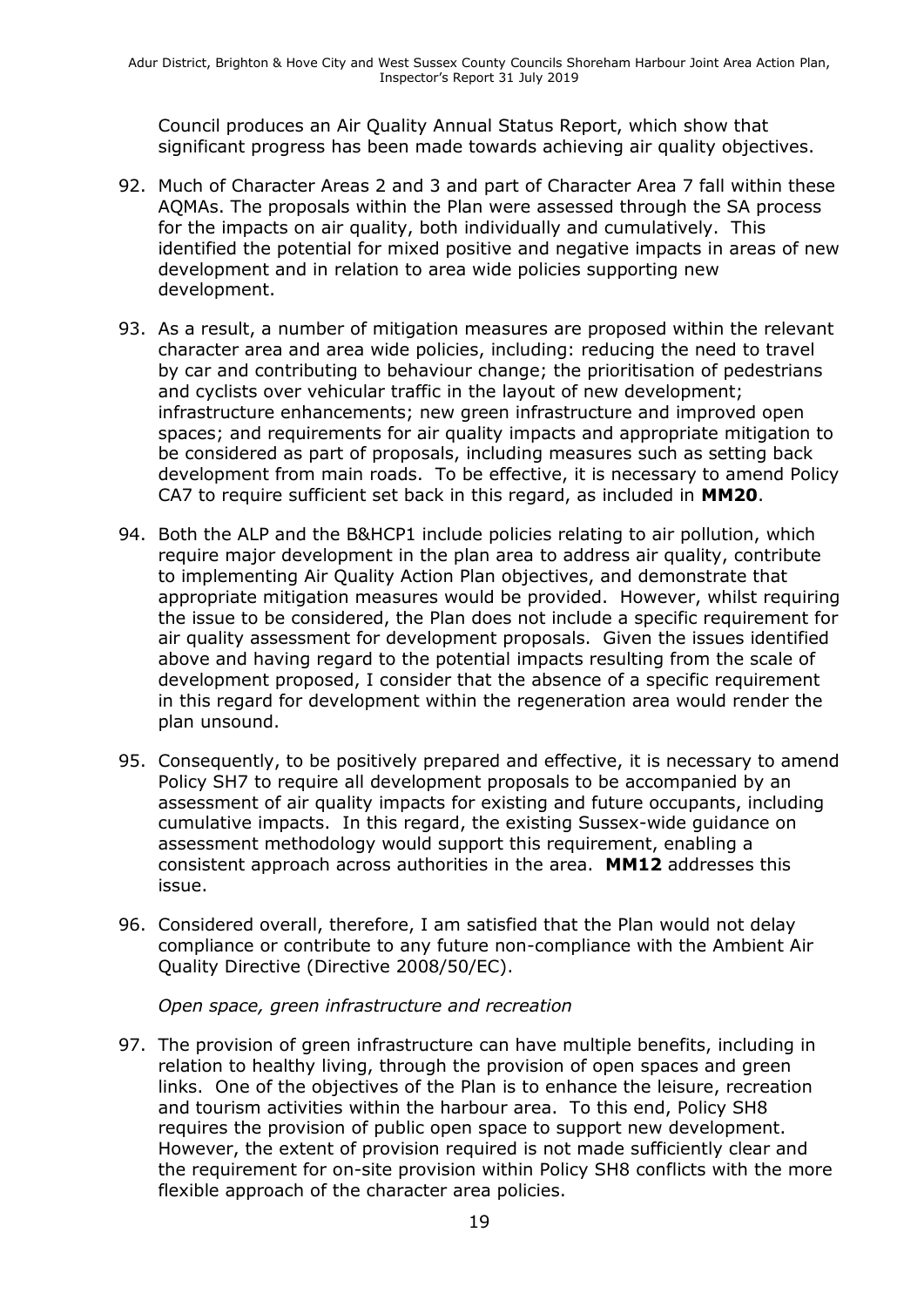- 98. Consequently, to be effective and consistent with national planning policy and legal requirements, it is necessary to amend Policy SH8 to clarify that any open space provided should reflect the need generated by the development. In addition, to avoid potential conflict with Policies CA2, CA3 and CA7, it is also necessary to amend Policy SH8 to clarify the approach to the provision of public open space and green infrastructure. Both these matters are addressed by **MM13**.
- 99. The need to amend Policy CA7 to refer to sufficient space for a segregated cycle route is referred to above. However, in addition to the air quality justification for this change, the route is also necessary in order to deliver green infrastructure improvements. Therefore, to be effective and justified, this purpose should also be clarified within the policy, as set out in **MM20**.
- 100.Policy SH10 refers to the provision of infrastructure necessary as a result of new development. Paragraph 5.1.20 identifies a number of likely infrastructure requirements for major developments on allocated sites in the Plan area. However, the list of requirements does not identify the need for contributions for green infrastructure. Given the aims and objectives of the Plan, this omission would potentially undermine the approach identified elsewhere in the Plan. Consequently, to ensure effective delivery and in line with **MM22**, it is necessary to include specific reference to contribution to green infrastructure within the list of potential infrastructure requirements.
- 101.For clarity and to ensure that the Plan is positively prepared and effective, it is necessary to amend paragraph 2.2.19 to include specific reference to the need to plan to meet the recreational and leisure needs of existing communities, as well as those of new development. This is addressed by **MM03**.
- 102.Accordingly, for these reasons and subject to the modifications identified, I find that the Plan will support the positive management of environmental assets and natural resources, including in respect of air quality, make appropriate provision for green infrastructure and open space, and enable the effective delivery of appropriate recreation and leisure development.

#### **Issue 7 - Whether the Plan will be effective in enabling the regeneration of the Harbour and neighbouring communities, with high quality development, for the benefit of existing and future residents, businesses, port-users and visitors?**

- 103.As part of the regeneration of the area, the Plan seeks to promote high quality design, that maximises its waterfront setting, respects local character and form, and enhances key gateways and public spaces. It also seeks to protect and enhance the area's historic assets, including the Scheduled Monument at Shoreham Fort, listed buildings and Conservation Areas.
- 104.Policy SH9 addresses place making and design quality and includes a number of requirements for new development. However, as prepared, it is not consistent with national policy and is insufficiently precise to support the effective delivery of these aims, as it does not adequately clarify the design issues that are likely to be considered in assessing a scheme, or provide a sufficiently clear indication of how a decision maker is likely to react to a proposal.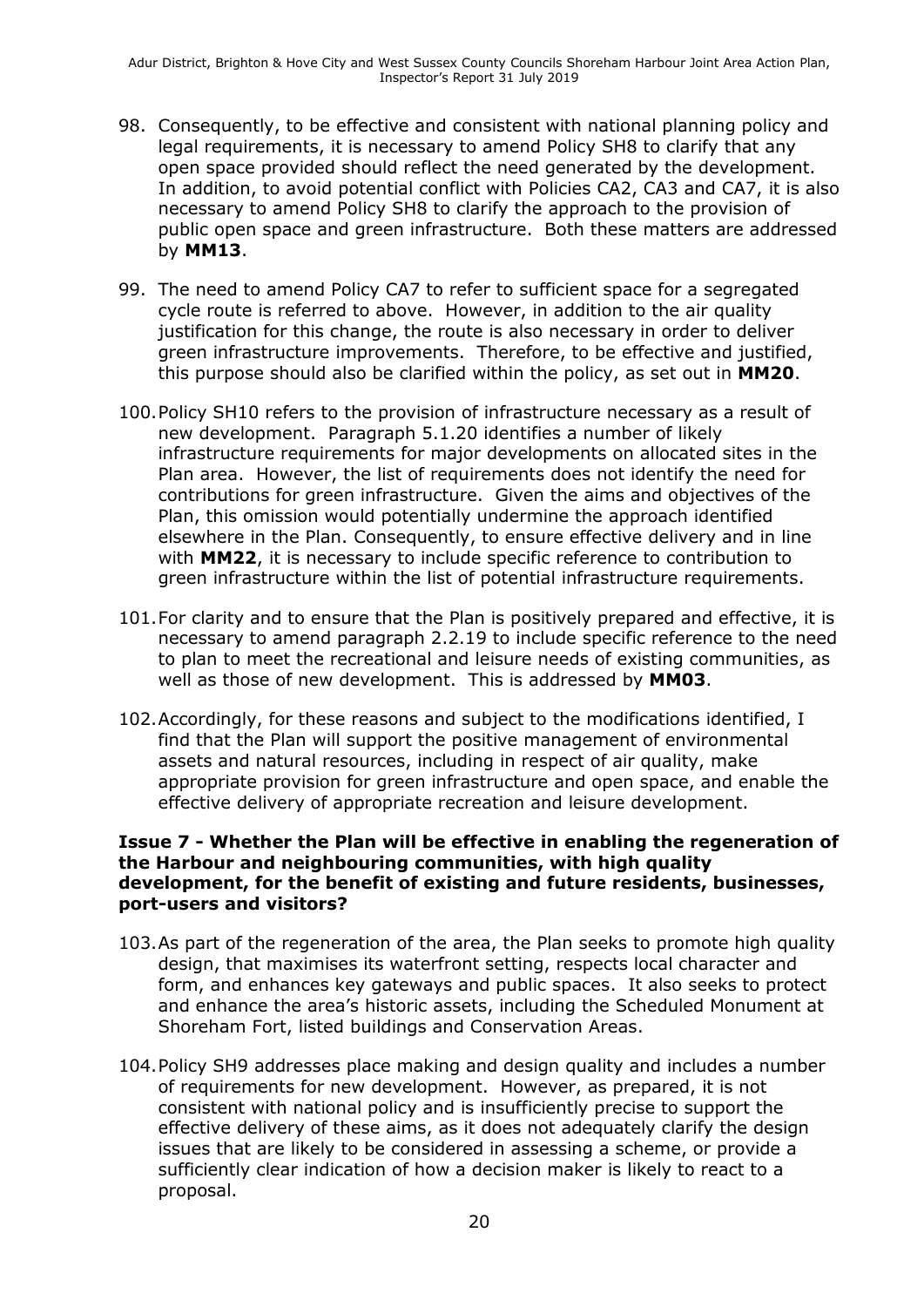- 105.To address these issues with regard to the public realm, it is necessary to amend the policy to include specific reference to the requirement to consider key design aspects of the public realm elements of proposals, such as its purpose and function, access and linkages, uses and activities, comfort, image and sociability.
- 106.In addition, for similar reasons, it is also necessary to amend the policy, so that it is consistent with the ALP, B&HCP1 and the Community Infrastructure Levy Regulations 2010, to clarify that public art is expected to be delivered on site, as an integral part of the design of the development, as part of the drive to improve the quality of the built environment through the regeneration process, rather than provided through financial contributions.
- 107.To be consistent with national policy and effective, Policy SH9 should also be amended to make specific reference to the need for all development proposals to demonstrate a high standard of design that will enhance the visual quality of the environment and include the requirement for development to make a positive contribution to the creation of places that are safe, inclusive and accessible, which promote health and well-being.
- 108.Currently, the policy implies a requirement for new residential development to meet a specific external space standard. No such standard is proposed and, as such, to be justified, effective and ensure sufficient flexibility in approach, it is necessary to amend the policy to require new residential development to provide usable private outdoor amenity space, which is appropriate to the scale and character of the development.
- 109.In addition, although the policy requires consideration of daylight and sunlight impacts for new development, the wider potential impacts of proposals on the living and working conditions of existing and potential future occupiers are not identified. To be positively prepared and to support the effective delivery of development, it is necessary to include reference to the need to consider a wider range of factors, including potential impacts on privacy, outlook, overshadowing, artificial lighting and disturbance from noise, odour, vibration and air pollution.
- 110.Furthermore, as place making and design quality are integral to the objectives of the Plan and national planning policy, it is appropriate that significant amendments are made to the supporting text, to provide additional justification for the amended approach, clarify how it is expected to be met, and support the effective implementation of the policy. All the changes identified above would be addressed by **MM14**.
- 111.Taking into account these modifications, I consider the requirements of Policy SH9 would provide an appropriately strong basis for the Councils to require the potential impacts of new development on existing occupiers and neighbouring users to be addressed. This will be particularly important on sites where there are design constraints.
- 112.Policy CA2 identifies site AB4 as suitable for mixed use redevelopment and, having regard to the context of the site, I consider this is appropriate. However, taking into account the difference in land levels involved, it will be particularly important that the redevelopment of the site is undertaken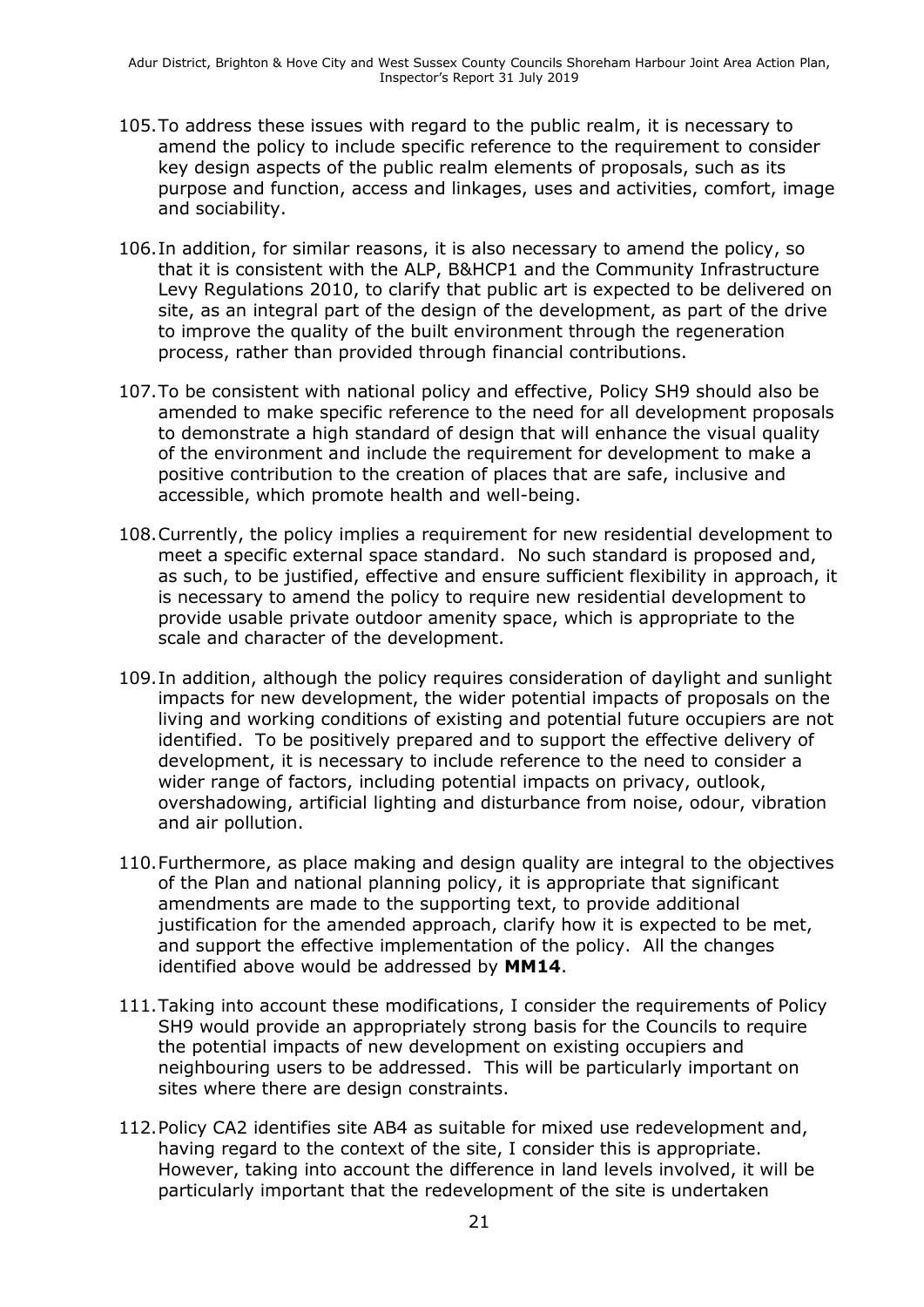sensitively, so that any new building respects the living conditions of neighbouring residential occupiers on Kingsway. Policy CA2 does not include specific height limits for such development. However, I am satisfied that such restrictions are not necessary, as Policy SH9, as amended, would enable sufficient safeguards of this nature to be secured, whilst providing a sufficiently flexible approach to the redevelopment of the site.

- 113.The character area policies within the Plan and Policy SH9, as amended, clearly identify what will and will not be permitted within the Plan area. Moreover, the character area policies provide sufficient detail on the form, scale, access and quantum of development envisaged in each character area, whilst providing for a reasonable degree of flexibility to take account of changing circumstances.
- 114.In relation to the Western Harbour Arm, detailed assessment of building heights has taken place, through the Tall Buildings Capacity Study, which appropriately underpins the approach proposed across the identified sites, including in relation to heritage assets and important views. I am satisfied that the approach identified in Policy CA7 will be effective in managing the scale and height of development. Consequently, subject to the identified changes, I consider the Plan is soundly based in this regard.
- 115.The omission of area priorities and paragraphs 4.6.1-4.6.4 is referred to above, in relation to Policy CA6. However, in addition to those changes, the text for paragraph 4.6.2 should be amended to improve the clarity of the reference to the listed Shoreham Fort. This is also addressed by **MM17**. There are a number of heritage assets in or adjacent to the regeneration area. These are clearly identified within the text and maps of the Plan, including in relation to Policy CA7. Subject to this modification and having regard to the full range of evidence available to me, I am satisfied that the Plan's approach to heritage assets and their significance is sound.
- 116.Consequently, subject to these modifications, I find that the Plan will be effective in enabling the regeneration of the Harbour and neighbouring communities, with high quality development, for the benefit of existing and future residents, businesses, port-users and visitors.

#### **Issue 8 - Whether the policies of the Plan would be effective in enabling the provision of infrastructure necessary to support the level and type of growth proposed?**

- 117.Although the Whole Plan Viability and Deliverability Study 2018 (VDS) identified viability gaps for development proposals within the Plan, it also identified several intervention mechanisms to address some of the potential constraints to development. Some of these are being actively pursued by the RP, whilst others have been identified as potential future interventions, if required. Whilst the use of compulsory purchase is not relied upon, the Councils have identified this as an option to bring forward stalled sites if necessary, although engagement with businesses and landowners is preferred.
- 118.The evidence provided demonstrates that the members of the RP are significantly and actively involved in delivering the infrastructure necessary to support the development proposals within the Plan. This includes investment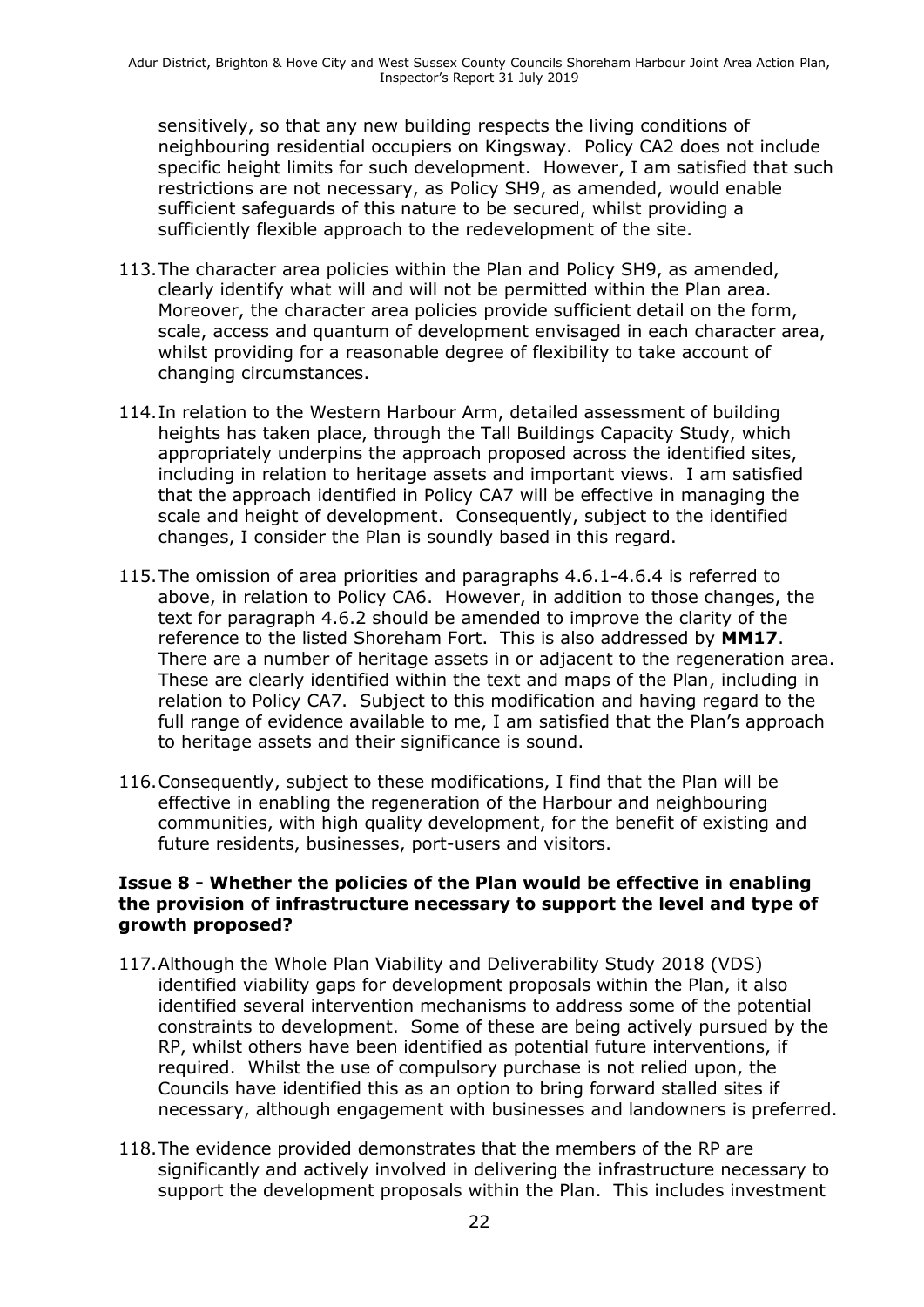in off-site infrastructure projects, including flood defence works, the allocation of funding to secure delivery of identified green infrastructure improvement sites, improvements to the public realm and amenity space, and the delivery of schemes identified in the Transport Strategy, as development comes forward or through relevant investment programmes, such as the Strategic Transport Infrastructure Programme established by West Sussex County Council.

- 119.A number of sites within the Plan area are in the ownership of the RP members, including the SPA, and have been allocated in the Plan. These are being taken forward for development by the relevant RP member, or as a joint venture enterprise. In addition, the RP members are actively investigating the potential relocation of some existing uses within the area, which do not require a waterside location, to other land within the ownership of the RP members. The disposal of assets within the Plan area has also been used to enable the delivery of other sites. The RP have also secured external funding, or have assisted developers in doing so, for a number of projects, such as flood defence works and the development of the proposed district heat network.
- 120.The viability appraisal within the VDS was carried out in accordance with the provisions of the NPPF 2012, which requires proposals to provide competitive returns to a willing landowner and a willing developer, to enable the development to be deliverable. The VDS identifies a number of sites with viability gaps. However, very clear evidence was provided to demonstrate that this viability assessment does not take into account all circumstances including, for example, where the landowner is developing the site and not seeking a competitive return from the sale of the land. This situation applies to several sites within the allocations, including a number of those with an identified deficit in the VDS.
- 121.Subject to the modification in relation to green infrastructure referred to above (**MM22**), Policy SH10 and the related supporting text clearly set out the likely infrastructure requirements for development proposals. Overall, I am satisfied that the VDS demonstrates that the costs attributable to policies in the Plan would not be excessive or unreasonable. However, due to a formatting error, the policy is unacceptably imprecise. To be effective, it is necessary to include specific reference to the potential need for direct agreement with utility providers to provide infrastructure, such as sewerage infrastructure. This is addressed in **MM21**.
- 122.The RP members have established the Shoreham Harbour Delivery Group, to coordinate the delivery of the regeneration project and the proposals within the Plan. It is intended that this Group will complement the work of the existing various sub-groups within the RP. Whilst there is some overlap between these groups, there is a clear and established delivery mechanism to support the effective delivery of the planned development and the infrastructure necessary to support it.
- 123.Furthermore, whilst there are different approaches between Adur and Brighton & Hove Councils to the use of planning obligations and community infrastructure levy finance, a clear and coordinated approach has been identified to the funding of infrastructure in compliance with the legal and policy requirements, together with the provision of guidance for potential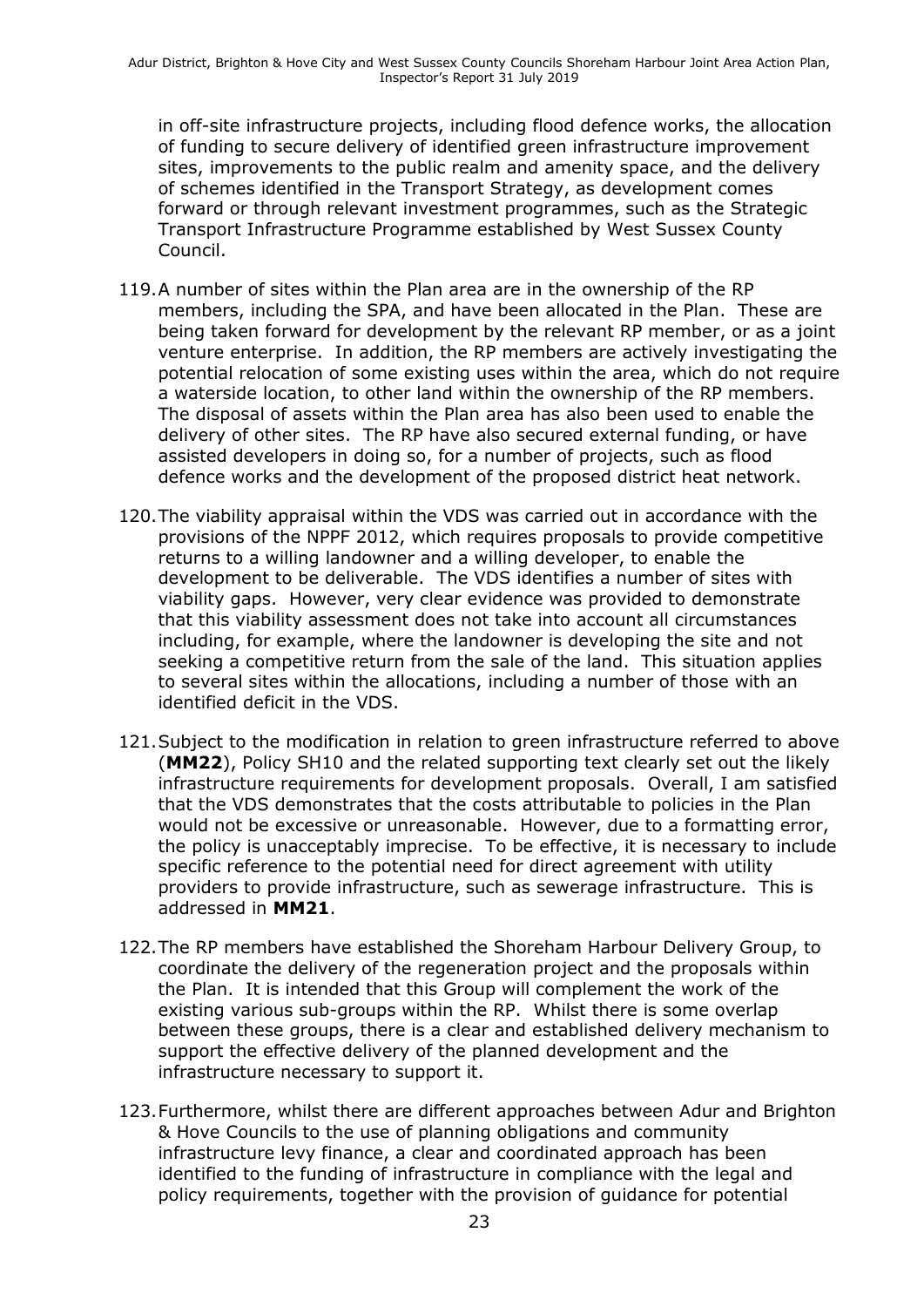developers. Moreover, the infrastructure requirements needed to support the development of the Plan area are set out clearly within the Infrastructure Delivery Plans for the ALP and the B&HCP1.

124.Consequently, given these various approaches, notwithstanding the viability issues identified, I am satisfied that the policies of the Plan would be effective in enabling the provision of infrastructure necessary to support the level and type of growth proposed, which has a reasonable prospect of being delivered within the lifetime of the Plan.

#### **Issue 9 - Whether the Plan provides an effective approach to monitoring and review?**

- 125.The monitoring framework for the Plan is set out within the SA, with delivery of the Plan's key development sites intended to be monitored through the Authority Monitoring Reports (AMR) of Adur and Brighton & Hove Councils. However, currently, this framework is not sufficiently robust.
- 126.To be effective, positively prepared and consistent with national policy, the monitoring framework should be included as an Appendix to the Plan and incorporate key monitoring indicators and triggers for potential intervention, including the indicator referred to above, in relation to protected employment areas. Progress on the delivery of the Plan as a whole, utilising the monitoring indicators, should be reported in the AMRs for each Council, which should include the housing trajectory for the regeneration area.
- 127.**MM23** and **MM05** address these issues and will support the effective delivery of the Plan. As a result, subject to these amendments, I find that the framework will provide a suitably robust and sufficiently flexible approach to monitoring delivery, which will enable the RP to respond to potentially changing circumstances in the future, including the identifying the need for review, if required.

### **Assessment of Legal Compliance**

128.My examination of the legal compliance of the Plan is summarised below.

- 129.The Shoreham Harbour Joint Area Action Plan has been prepared in accordance with the Adur Local Development Scheme 2018-2020, the published Addendum to the Brighton & Hove Local Development Scheme 2017-2020 and the West Sussex Minerals and Waste Development Scheme 2018-2021.
- 130.Consultation on the Plan and the MMs was carried out in compliance with the Adur & Worthing Statement of Community Involvement 2012, the Brighton & Hove Statement of Community Involvement 2015 and the West Sussex Statement of Community Involvement 2018.
- 131.Sustainability Appraisal has been carried out and is adequate.